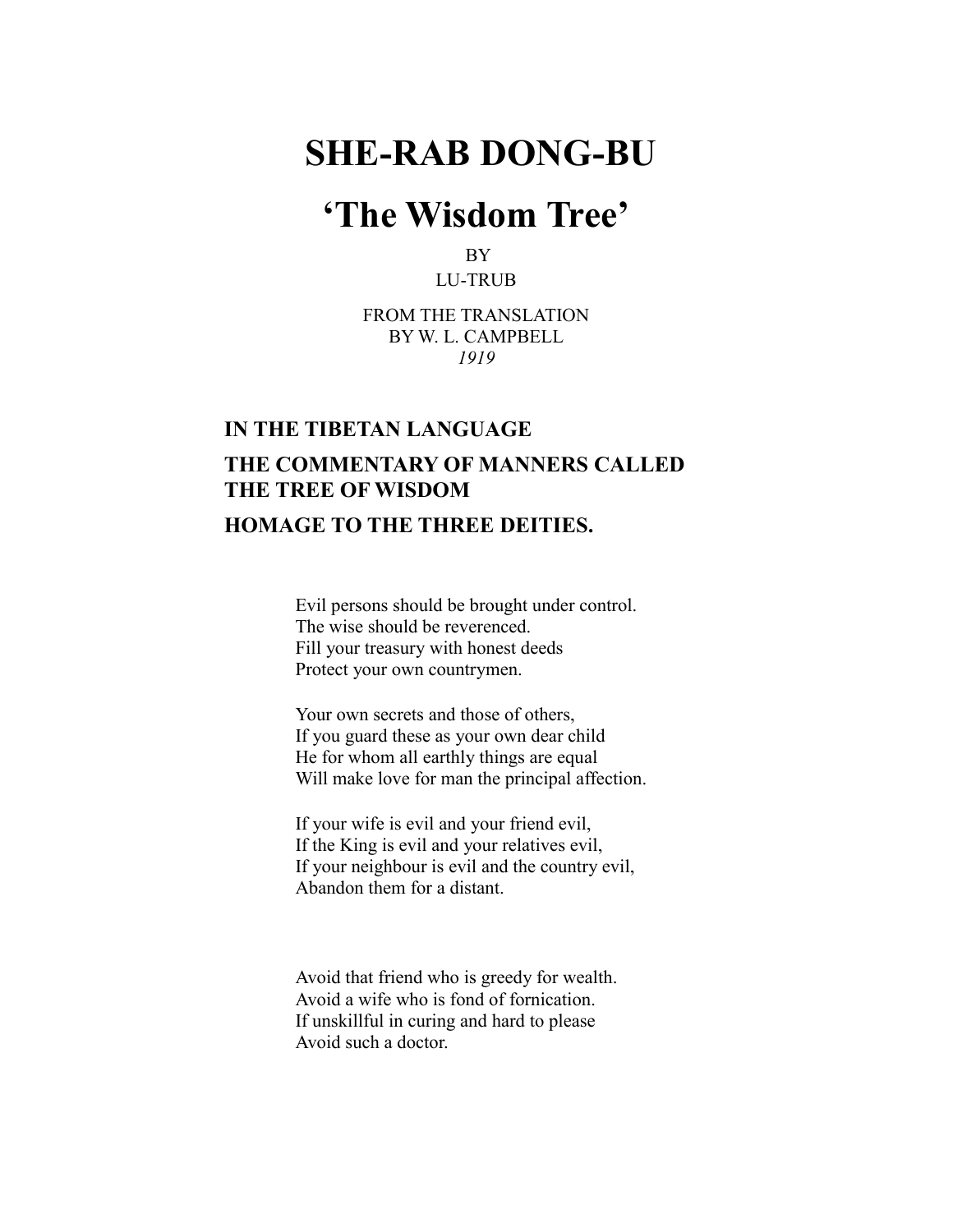Although you know the difference between good and bad deeds You should carry out your work after consultation. Although you may only succeed partially Even without succeeding you are to be admired.

The steadfast who speak in few words and politely Are very much respected by mankind. As the sun which coming out from the shadow By his rays creates great heat.

These doctrines, though you may suffer Be not anxious in your mind. When the moon has been eclipsed Will it not shine again?

Just as for the garlands on the altars Only full-blown flowers are gathered, So a gardener, in the same way, Does not uproot the plant.

Rewards and royal favours, The price of prostitution and praise, The hire of a boat and the rent of a dwelling, These may be asked for at once For these six are not to be had after a long interval.

A magic spell misunderstood is poison. Indifference to illness is poison. An old man keeping company with woman is poison. A poor man's sleep in the daytime is poison.

Worthy men who do not make many promises, But if a promise is made under pressure Then it is like a carving on stone. Even should they die it is not altered.

You will come to terms with your enemy on occasion And on occasion you will quarrel with your friends. Having learned to distinguish what should be done and what not, The clever man will always select his opportunity.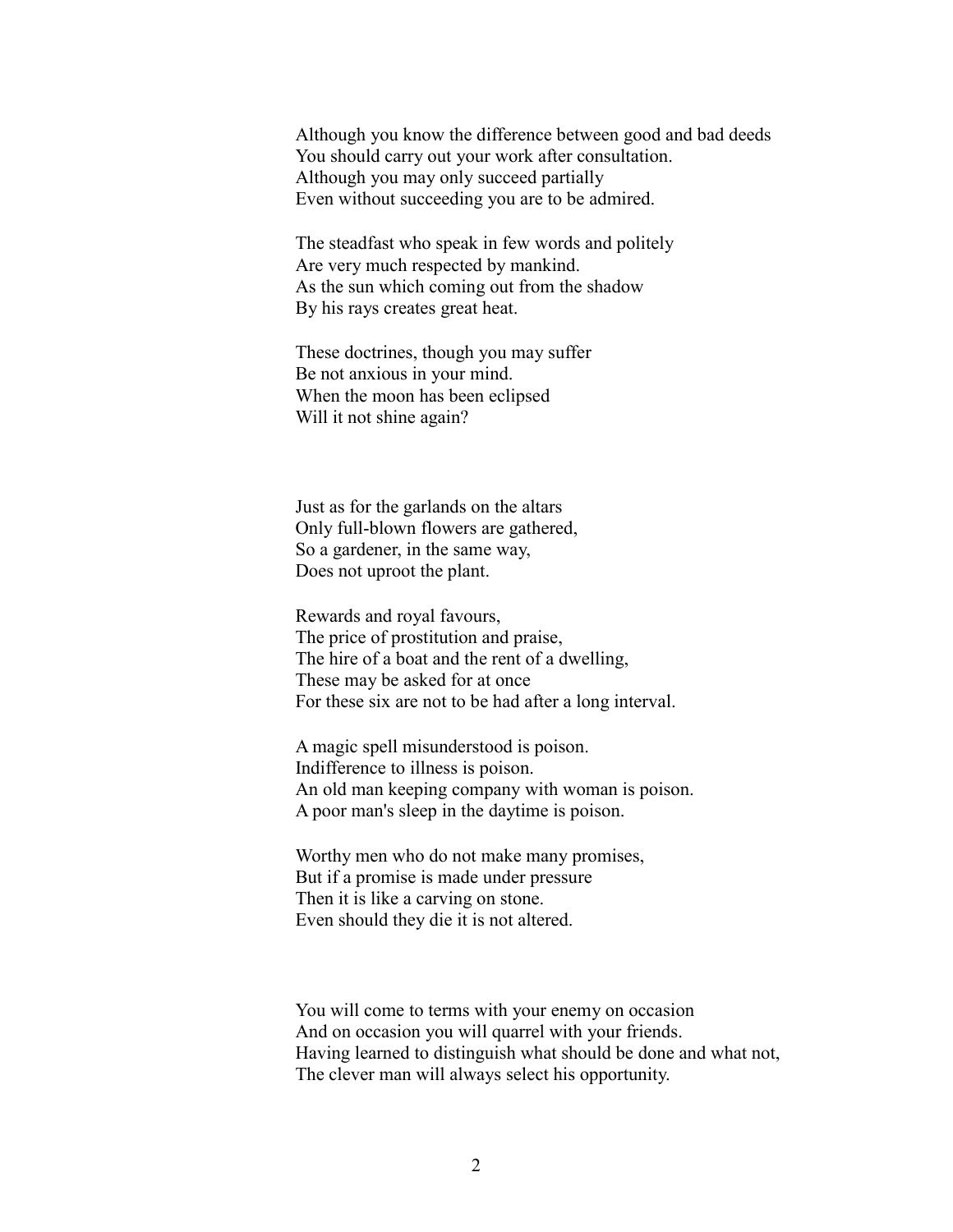If you sin in speech you will be damned. The parrot, the singing bird and the waterhen, The silent waterduck which man does not catch— Their entire accomplishment is keeping silence.

If you keep your weapons in order your enemy will be subdued. By wearing poor clothes a woman will be subdued. By treatment illness will be subdued. Ignorance will be subdued by effort.

Keep your resolves to yourself as a secret, Like the body which lies in the mud. If it were not that the sprouts attract attention Who would find the lotus root?

Although it may become perceptible Still a non-existent substance will not be mentioned. How could the peacock in the painting eat the jewels?

If anyone plans in his mind to do evil He always uses pleasant words to the other. When the hunter sees the game to be killed He sings a sweet song to please it.

Whatever your thought may be It should be clearly impressed on all men's minds. They are thus brought under your control, As by the wish-granting gem.

It is easy to live by carrying the loads of others. It is easy to dress in tree-bark in the forest. It is easier for men to die Than to spend their days in quarrelling.

The root-principle of mankind is not to quarrel. What would you do with wealth obtained by quarrelling? What would you do with wealth and life Obtained by pride and the suppression of good.

He who undertakes work which he cannot carry out, Who vies with the multitude and disputes with the powerful,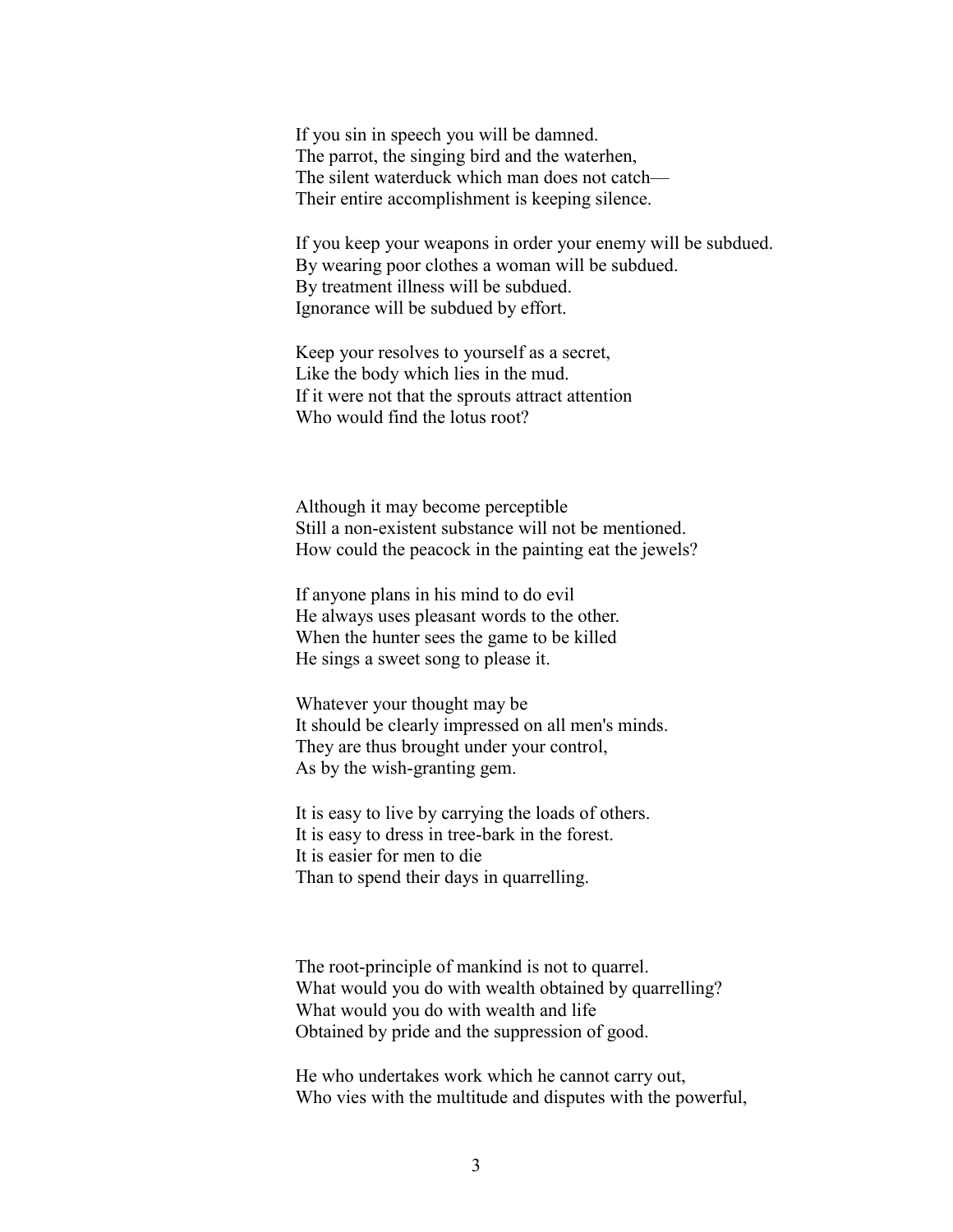Who lets a woman know his thoughts— The four gods of death sit at his door.

Regard not an evil prince. Regard not deceitful relatives. Regard not a lustful woman. Regard not a great sinner.

He who can go anywhere Why should he be injured through his attachment to his own native land? The evil man says "it is my own well" And saying thus, drinks the brackish water.

A highly learned man Has two felicities. Either he will abandon all earthly interests Or else has much which could be abandoned.

He whose glory has left him Whose efforts have become meaningless, When a holy man becomes impoverished He is unhappy except in a forest.

The career of a holy man is of two kinds. Like a flower waving its head Which is either honoured by all in the world Or else disappears alone in the forest.

Life, which perishes naturally in a moment, Has this as its essence. As your actions and intellect are undeveloped Remain modest in society.

An anthill increases by accumulation. Similarly eye-medicine is used up by distribution. The to-be-feared grows less by association. That is *the* thing to understand.

The anthill and honey, The waxing moon, up to the full,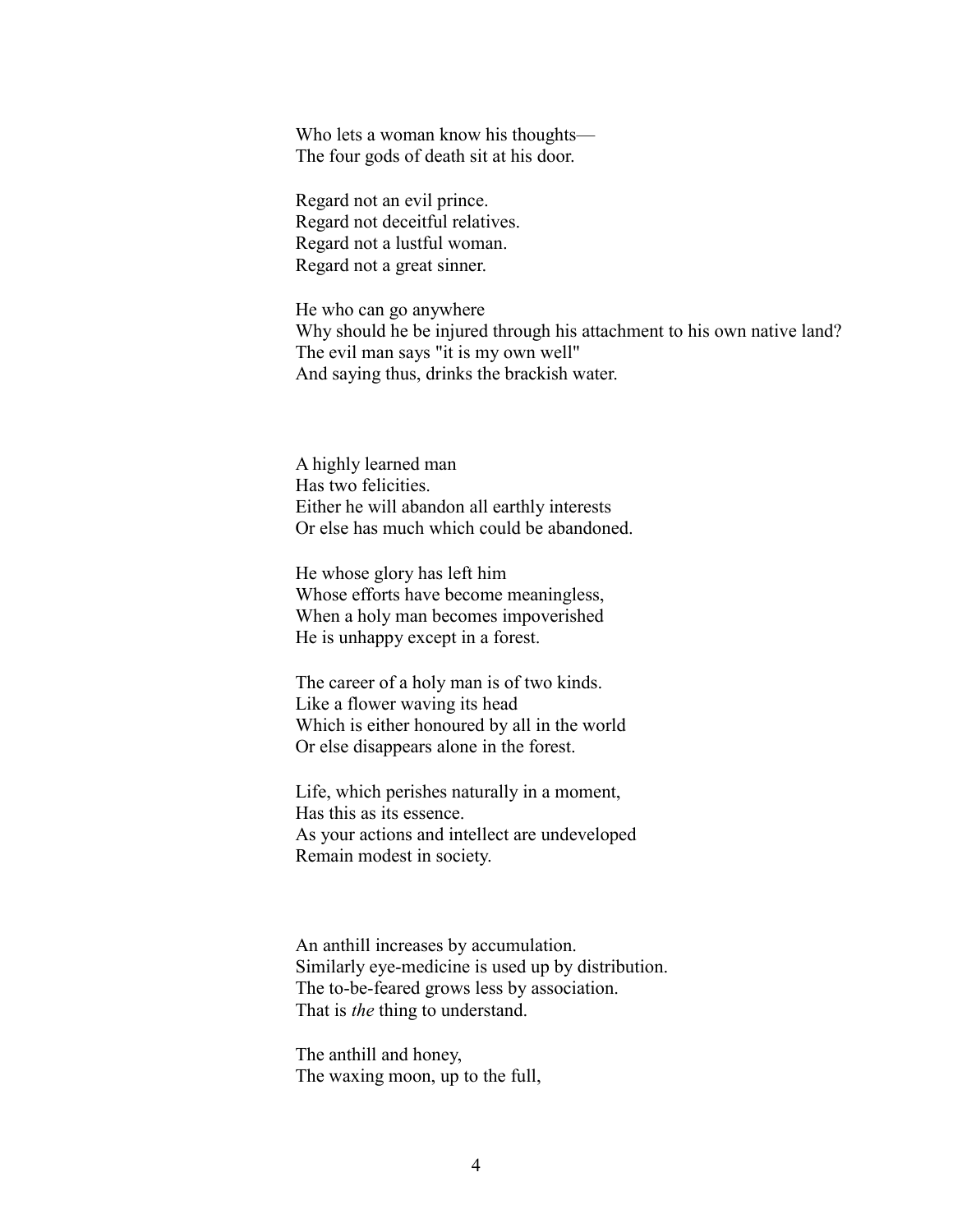The possessions of kings and beggars Increase by gradual accumulation.

Do not be excessively covetous. Great greed entails punishment. If you are stultified by excessive covetousness You are like the fox that was killed by the bow.

He who always pursues the man who can do something for him And pays no heed to the man who has done something Is like the wicked man whose ear was filled with curds. Such a one has stolen that which was guarded.

Do not go (after) excessive fame. Judge honestly for yourself. By the fall of the 'bel' fruit into the water See, the forest was deserted.

Do not say things which hurt the feelings. Do not speak in a very injurious way. The good man and the armed Enemy become known.

Even if the son of his enemy speaks sweetly The wise man is not indifferent. As a poisonous leaf is extremely potent It will cause injury at any time.

Whosoever does benefit to his enemy With straightforward intention, By so doing all enemies will arrive at The state of folding their hands in devotion.

In desiring to injure your enemy Praise his inherent good qualities. What do evil thoughts of injury do? They injure you and not your enemy.

Be firm with the unruly, not with mildness But with suitable harshness.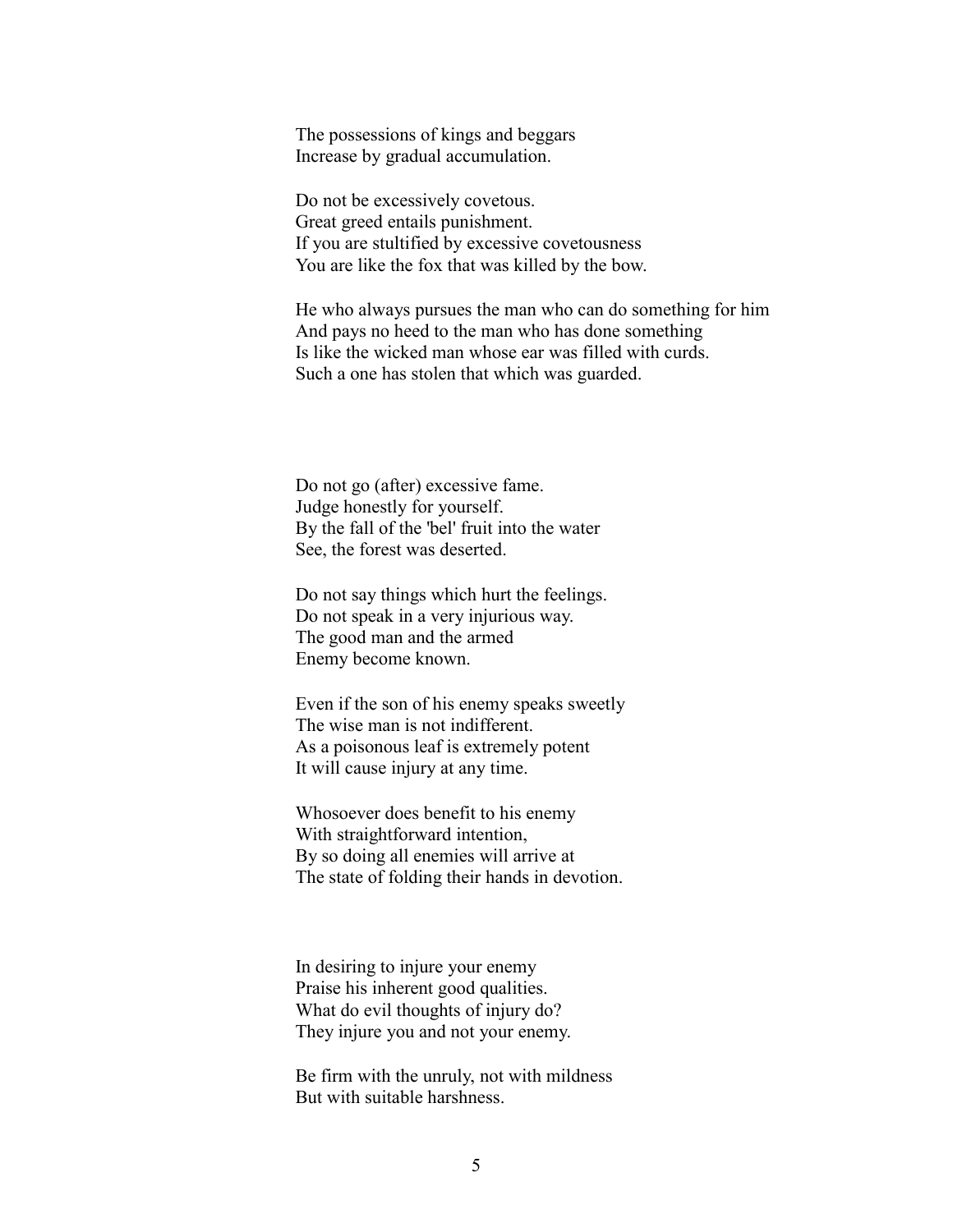If the children are not diligent Does not the beneficent father threaten punishment?

As long as you watch the 'way,' As long as your steps are steady, As long as your wisdom is unimpaired, So long is there profit for you.

If you are always seeking your own advantage What is the use of remaining among the multitude? There exists no means whatever for Making all beings rejoice exceedingly.

To seek from others and yet wish for good food, To spend your life in begging and yet have great pride, To be ignorant of literary works and yet wish to dispute— These three make you ridiculous to others.

The fire which burned the forest Became the companion of the wind, And that same extinguished the fire. So has the weak man no friends.

Not doing harm to others, Not bowing down to low people, Not abandoning the path of virtue— These are small but very many.

Having no fear of disease, Endeavouring to associate with the holy, Not using the language of the mean— A day is greater than a hundred years.

Whenever the mean find a little wealth They despise everybody and are filled with pride. But the virtuous, although they may attain the possession of wealth, Remain bowed like ripe rice.

Low class creatures, Should they become possessed of wealth or science,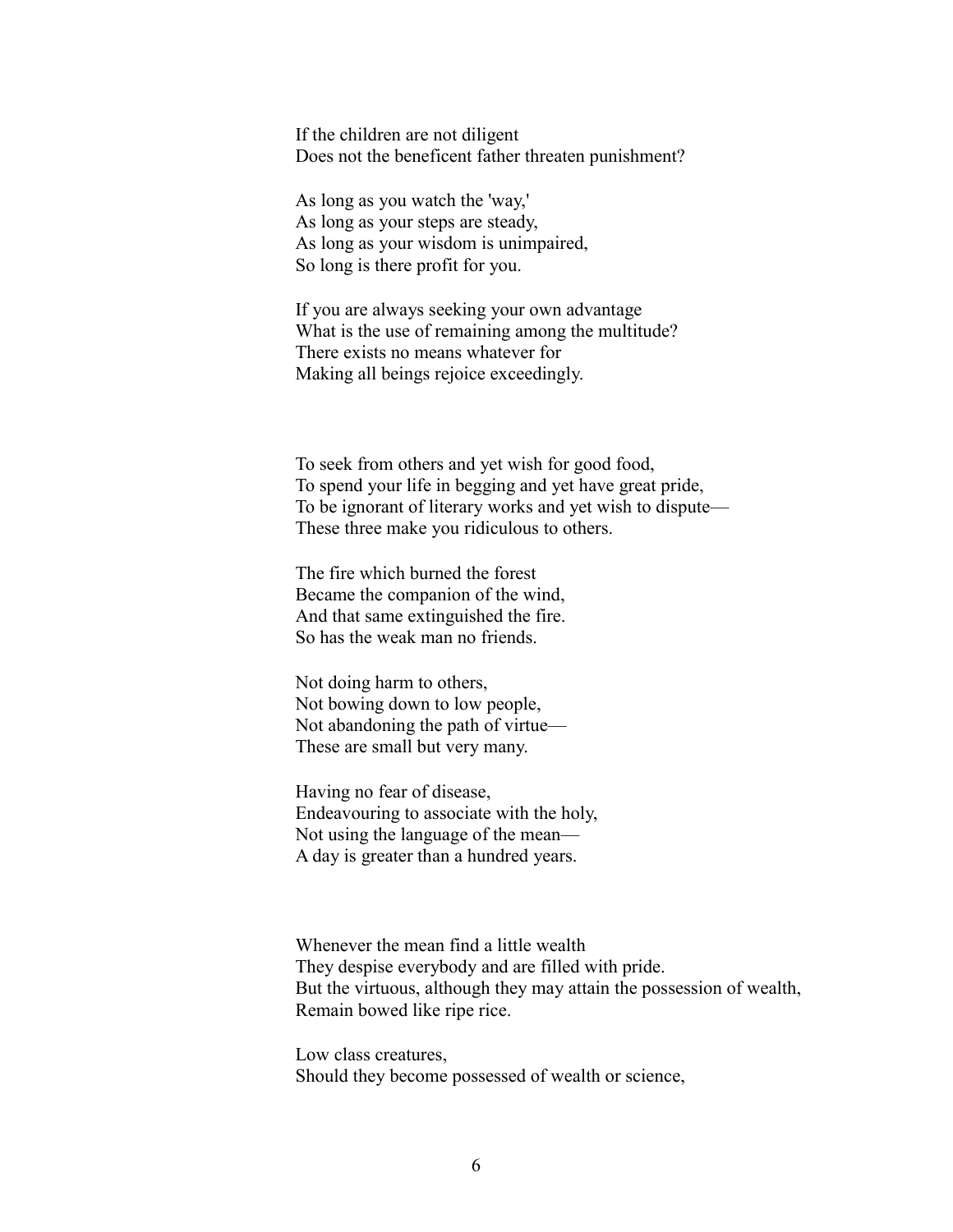Think only of quarrelling with everybody Like the fox with the blue skin.

If they become possessed of wealth or learning Low people become proud. But even when doubly honoured The wise man will become the more humble.

Trade without profit, quarrelling with those who have a following, Despising to beg poor, delighting in lust, Using rough language to young women— These five are improper conduct in a man.

The peacock, although scorched by heat in summer, Would rather hope for rain from the middle of the sky Than bend its proud neck to the bad water of the dirty pond.

The ti-ti-ra bird preserves its own life with dew drops, For it fears to be placed under an obligation by begging And will not even beg from Indra.

If you understand Real Truth, why have a teacher? When the disease is cured, what is the use of the doctor? When the water is crossed, what is the boatman? What use is a sorcerer to a man without passions?

As long as an evil man is weak So long is he naturally good, The waters of a river in autumn That can be easily crossed by everyone.

Where store is made by the mouse, Where the cat guards the butter, And the crow is the director of ceremonies— How could reliance be placed in such an arrangement?

If there is much discussion about anything All make boast of their skill, And as all wish to be placed foremost That gathering is brought to naught.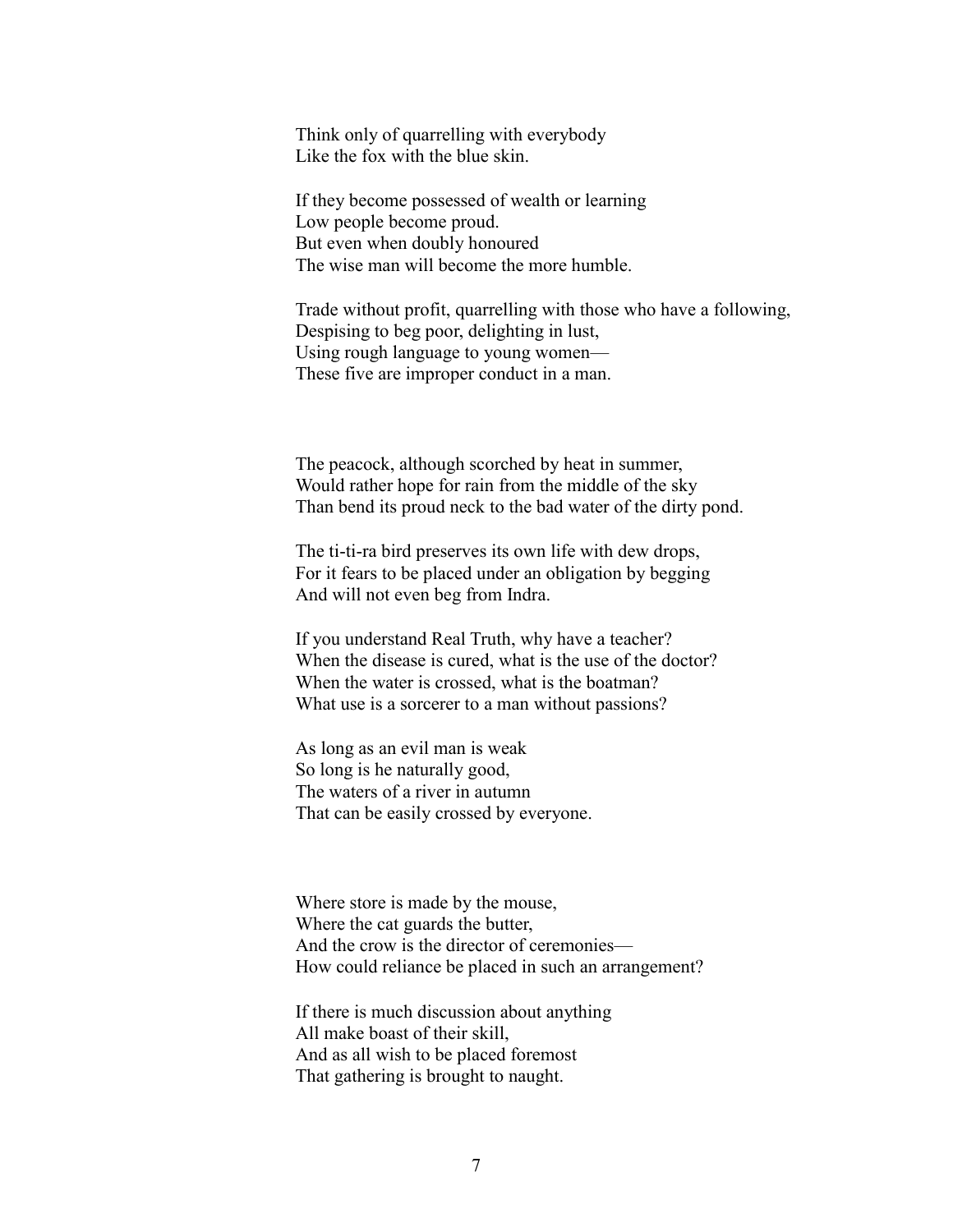Copulation by day and sleeping by day, Fresh beer, curds and young people drinking, Sleeping with withered old women— These six waste the bodily strength.

He whose anger causes no fear, Who, when pleased, can confer no benefit, Who can neither destroy nor subjugate— What avails the anger of such a man?

The encounter with the time of misfortune and disease, A time of famine and danger from enemies, Being at the king's gate or in Yama's abode— These are the common remedy.

Striving for worldly things because they want them. It is not done for the sake of righteousness. Like the calf which, seeing that the milk is exhausted, Leaves the cow at a distance.

Separation from the object of affection, the contempt of one's own people, To be much in debt, association with the evil, To be abandoned by friends who see your poverty, These five are not fire yet they burn the body.

He who, when small discords increase, Does not attempt to make peace, Is like the bee's honey leaking in drops, And the ruin of a country.

He who has knowledge is firm. The holy, even when destitute, do not discard moral virtues, Although scorched by the sun's natural heat The natural cold of snow is not taken away.

Those who wish to terminate their sins believe in Buddha. Those who wish to terminate their earthly existences associate with the evil. Those who wish to terminate their families beget fools and idiots. When cereals are to be consumed the stomach becomes heated.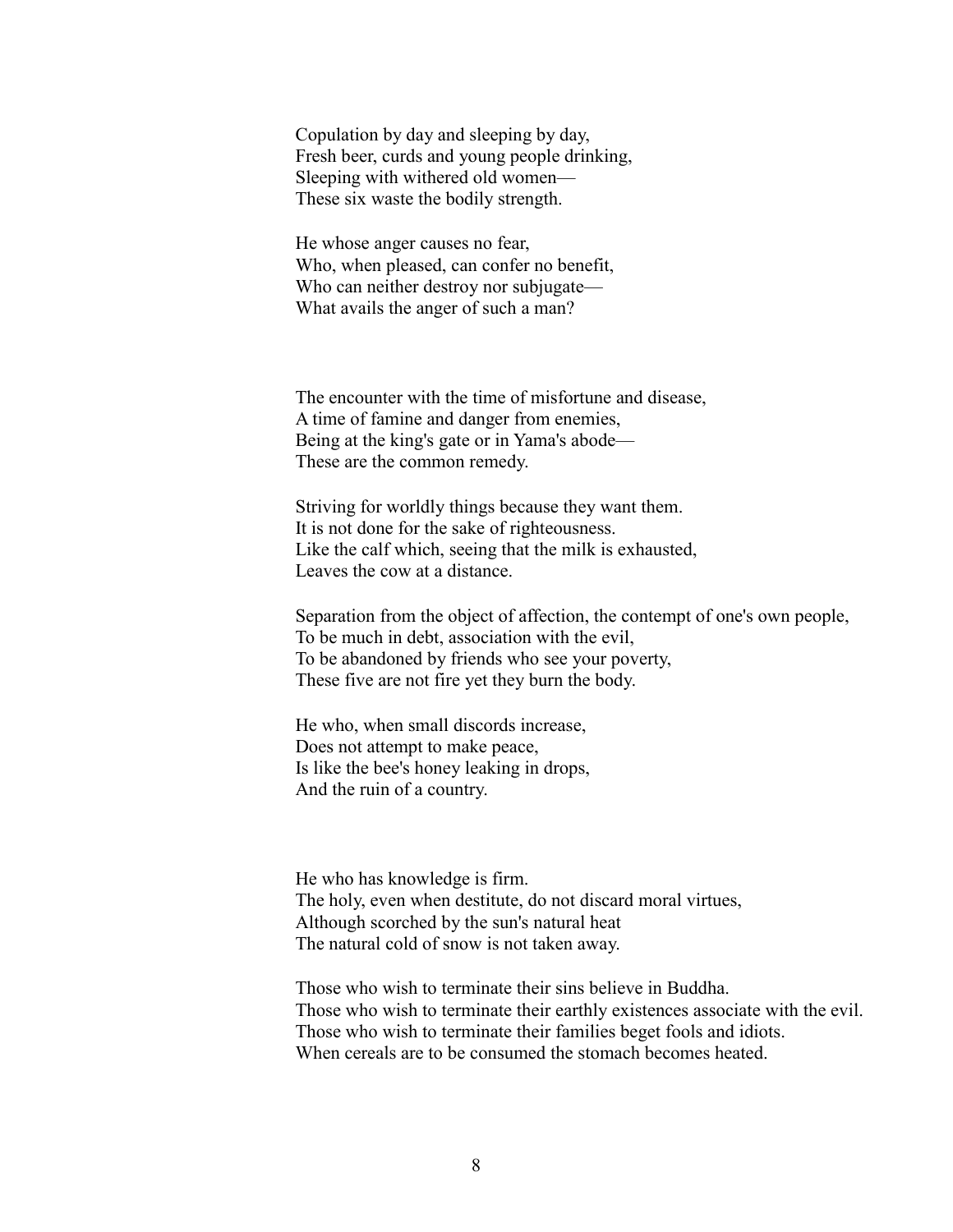Those blinded by desire do not perceive their sin. The blind man does not see the shape. The proud do not perceive their faults. He who regards himself does not perceive Real Truth.

A conqueror, a water channel, a creeping plant, Women and the blind, these five, How they are led by the crafty! And this leading places them in the power of others.

The misery which follows pleasure Is the pleasure which follows misery. The happiness and misery of mankind Revolve like a wheel.

The invisible appears before you And again becomes invisible. What is that of yours and what are you? Who will be miserable on that account?

Thus the logs of wood Which go down together to the great ocean Are driven apart by every wave. Who will be miserable on that account?

The very wise man conquers rather by forcefulness than by anger. The evil man fails by being angry. Oh, evil men, defeated by defeat, How could you be called to the society of the wise?

A big stone, by a great effort, May be thrown to the top of a hill, But can be toppled over by a small. Our own faults and virtues are like this.

The man who, with regard to something which is not to be done, Meddles in the matter Will surely come to grief, Like the monkey which turned out the child.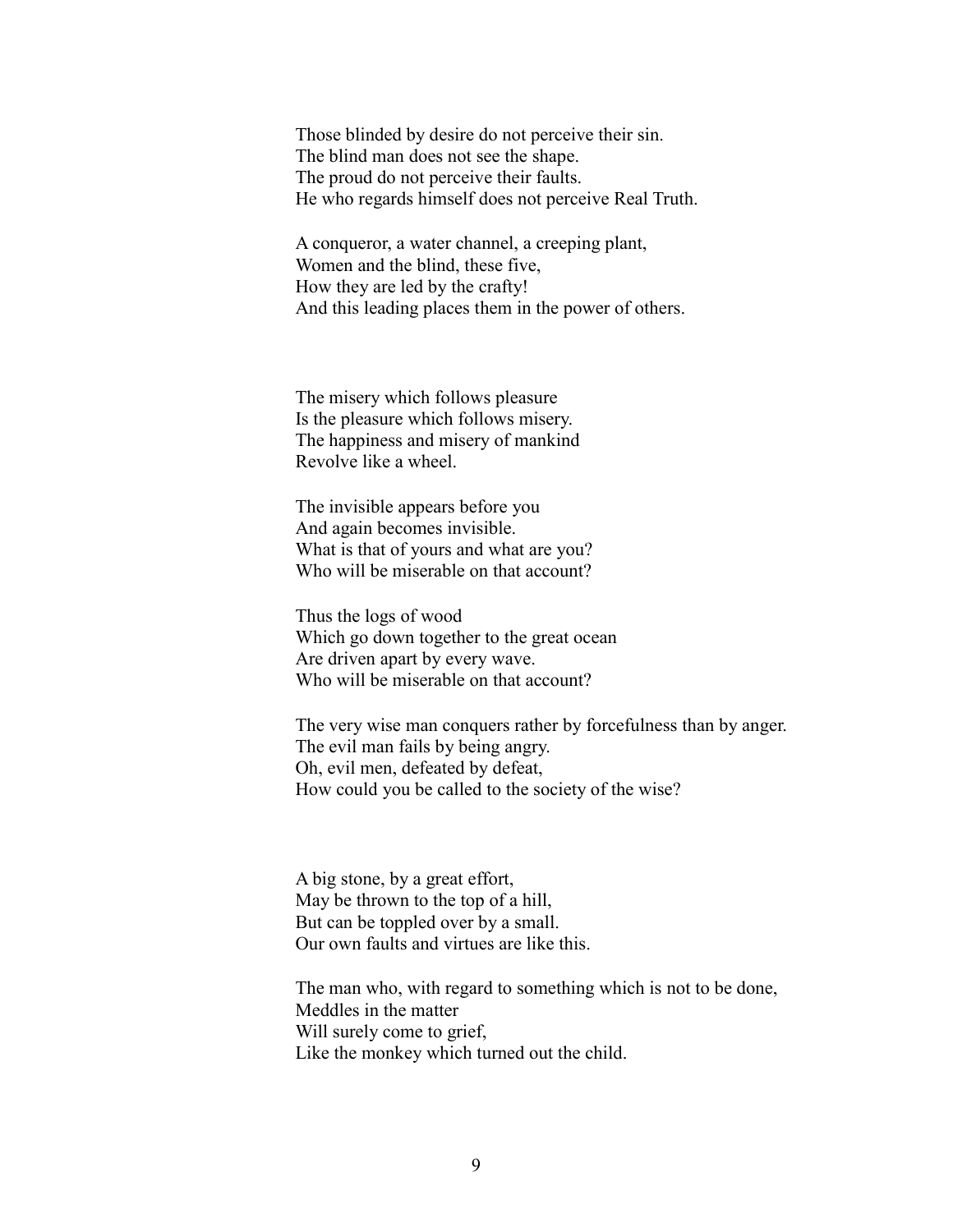He who has entirely forsaken his own interests And rejoices in those of the other party Will surely be destroyed. How such a man resembles King Rab-mar!

If an astronomer calculates from the sky He will ascertain the paths of the moon and the stars; But in his house the womenfolk are at variance, And he does not perceive their various misconduct.

The moon's colour was apparent in the unsullied water, And you wished to seize the lotus root. Oh, swan, who knew how to separate water and milk, What has become of your knowledge to-day?

Any man who has work, great or small, And desires to do it, And in this endeavour does his best, Is considered to be doing a lion's work.

So, in protecting his kingdom And in overcoming his venturesome rivals, (A ruler) should not rely on his subjects But do it personally in this present life.

He who says to himself, 'who is the loved one and who the other,' Who acts affectionately, magnanimously And broadmindedly, such a man Controls the whole earthly globe.

By always uttering pleasant speeches It is easy for a king to beguile his people. But as regards profitable words, which are like medicine, The speaker is rarer than the listener.

If you understand the purport of the doctrine As when the beam is at fault when weighing is done, Even if it was constructed by a reputed wise man, It is better to let your own be the winner.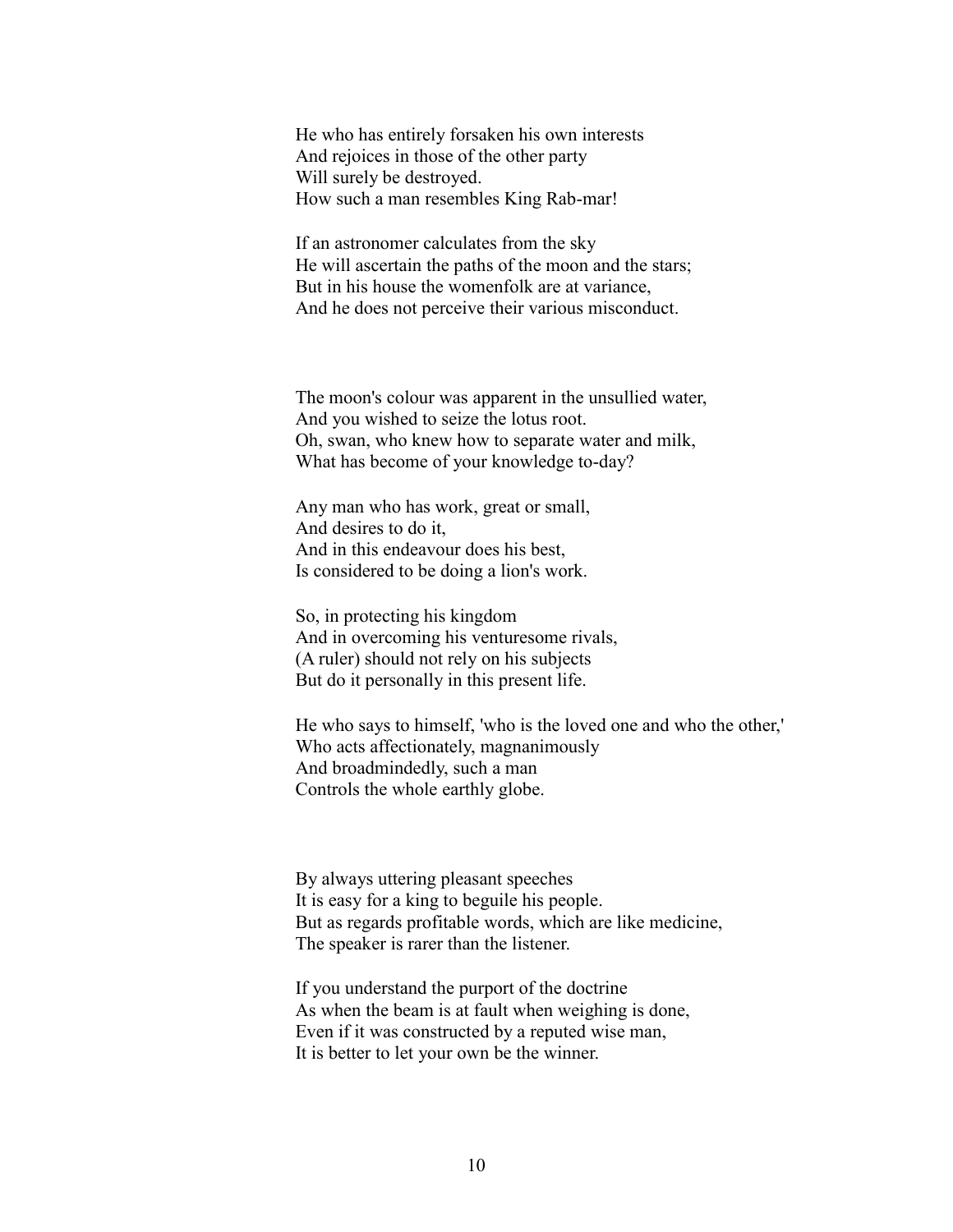If he is equal in wealth and ability, If he knows the essential vital point and is diligent, A follower of this kind is sure to injure you. No enemy will injure you as he will.

If fire is lighted in water How is it to be extinguished? If the fear comes from the protector Who is there to protect you from this fear?

(A drum) when not adjusted, does not give forth pleasant sounds. Even when adjusted the sound emitted is not sweet. The world is like a small drum. It should be so adjusted as to give forth a melodious sound.

The lord of the earth, being influenced by passionate desires, does not discriminate between benefit and injury. He conducts himself as he pleases, like a lust-maddened elephant. Tortured by remorse, he falls over the precipice of despondent misery. He blames those around and is ignorant of his own fault.

In a time of disputes a king, rather than acquire wealth, Should preserve his life by abandoning property. Just as when the butcher shears the sheep's fleece The sparing of its life be a great gain.

When there is a snake at the root and an eagle above, Monkeys climbing in the branches and the flowers surrounded by bees, Where a resting place is provided for all savage animals, Pay no heed to such a sandalwood tree.

By whatever means you control your enemies It is not the ability but the method (which matters). See how the crow with the string of golden beads Got the snake killed.

He who has understanding is mighty. What can you do with might without understanding? How strong the lion was, Yet he was killed by the hare.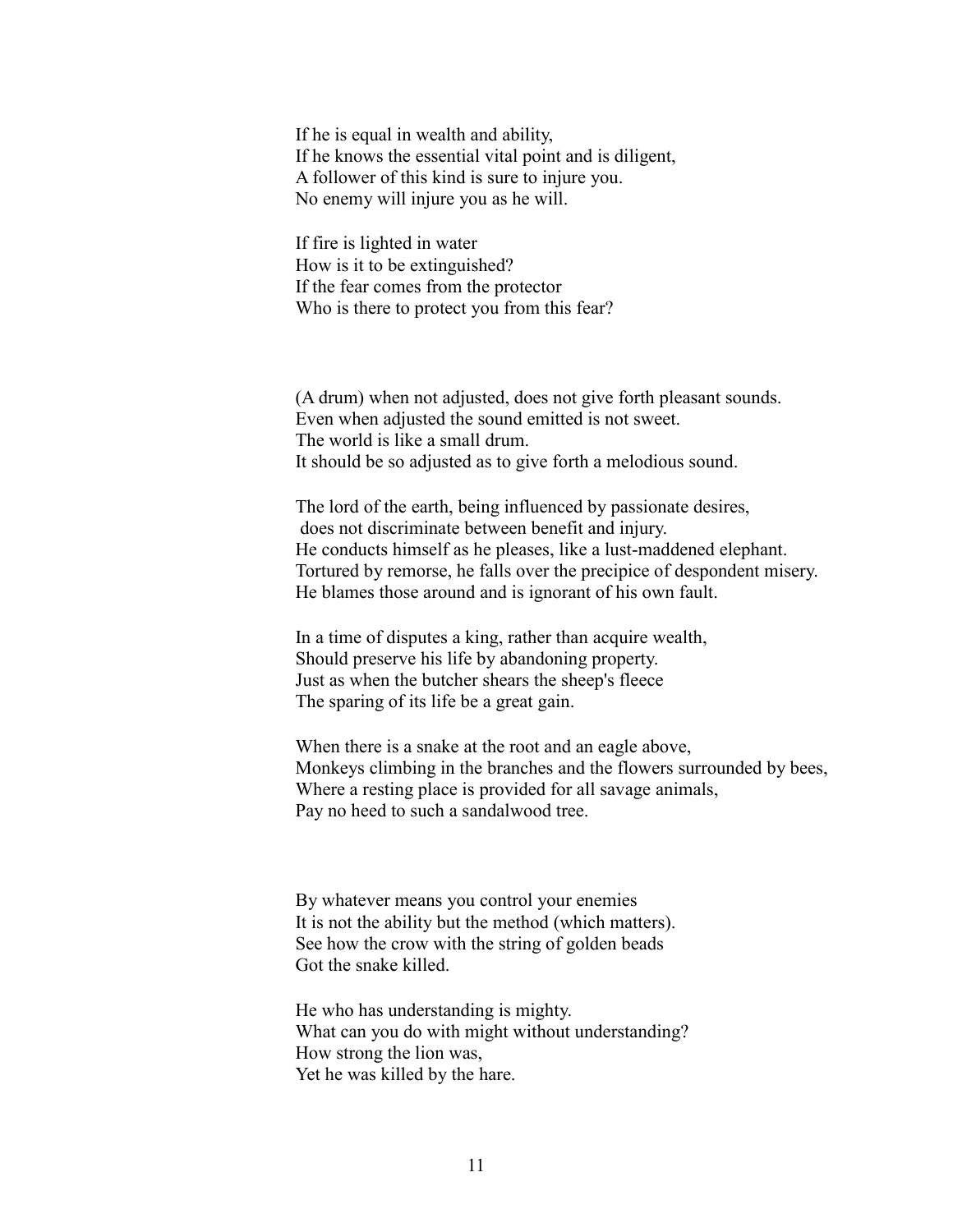If you have proper method in your work Consult those possessed of understanding. What need is there to speak of obtaining health, wealth and happiness? Even if you fail it will still look well.

The conduct of the morally virtuous is self-evident, But how can it cure evil persons? Like phlegm which is brought on by hot rough-tasting condiments, (Their way) becomes very much increased.

The man against whom you feel anger in your heart Is not to be admonished by words. Catch your enemy by the feet and Then admonish him with the weapon of words.

In as far as danger has not been encountered In so far is danger to be feared. At the time of real danger It should be vanquished like a mistake.

One who has imbibed the truth, Is it clever to impose upon such a man? When a man is resting on the bamboo What is brave about killing him?

Even when young, rejoice in the intense tranquillity of the old. Be not proud of what you know, even when learned. However great your glory, be forbearing in your manner. However high you may rise, be not proud.

Those who ever delight to benefit all creatures Are supreme like the lamp made from a jewel, Which relies not on oil Nor on the vessel nor on the wick.

A doctor taking food and not digesting it, A king speaking falsehoods, and A man of good birth misbehaving himself, These three are very unbecoming.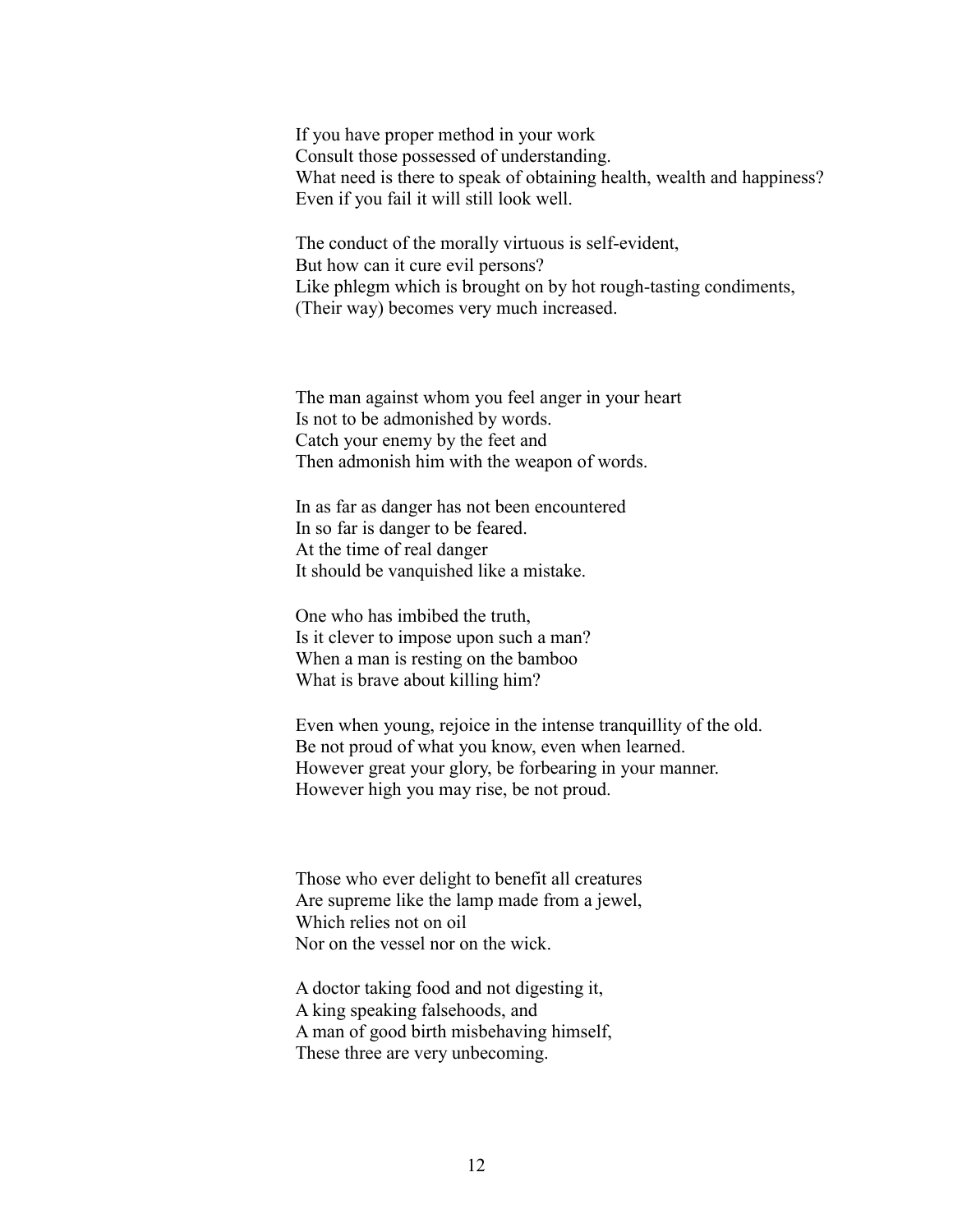By association with the exalted, Who would not become exalted? The thread on which the flowers are strung as a garland is attached to the head.

He who preaches at the timely season And speaks when opportunity arises Will be very much remarked And obtain worldly greatness.

He who is possessed of diligence, courage, Might, wisdom, to subdue others, And perseverance, these six virtues, Is feared even by the gods.

Your former enemy, now defeated, Trust him not even when he wishes to become your friend. See how in the cave where the owls were gathered The raven lit a fire and they were burned.

Eating, sleeping, fearing and copulating— Man and the brutes are alike in these. By the practice of religion mankind is elevated If religion is not understood, is man not on a level with the brutes?

Those who speak ill of religion, Although they go and come by day, Are like the smith' s bellows: They have breath but they are not alive.

Leaving the patron, Buddha, And bowing to other gods, Is like a fool who comes to the bank of the Ganges And being thirsty digs a well.

Although you may remain in a country for a very long time It is absolutely certain that you will have to leave Whatever may be the difference in the parting. The actual going cannot be avoided.

By compulsory separation excessive pain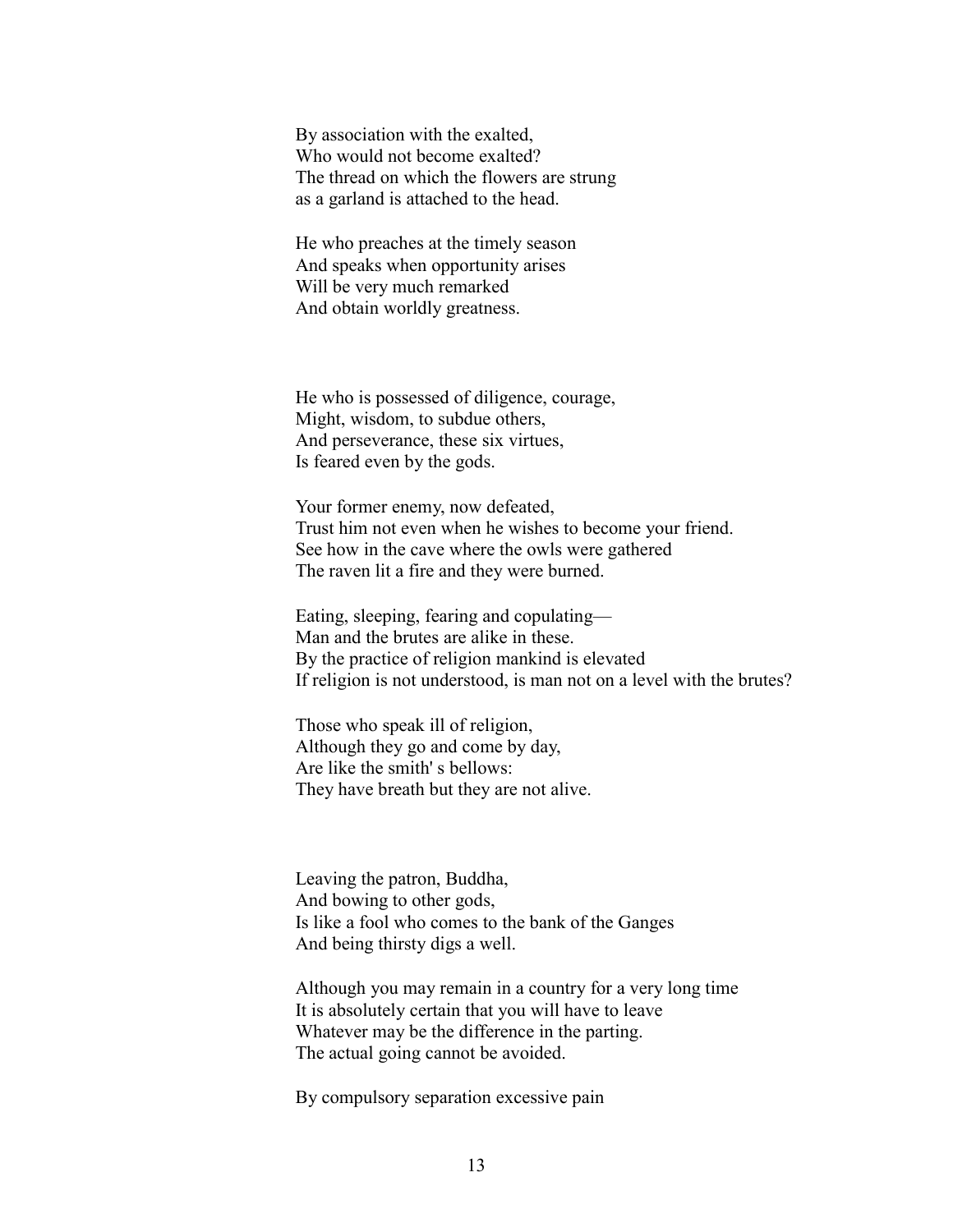is infinitely caused to the mind. But if the giving-up is voluntary Infinite peaceful happiness will be obtained.

One's desire is to be attractive and happy, And wealth is of course pleasant. But yet this world of existence Is like a healthy drunken person being carried.

For living beings there is no moral defilement equal to lust. Nothing injures others as envy does, None is so fawning as a beggar, There is no friend or relative to equal generosity.

There is no eye like wisdom, There is no darkness like spiritual darkness, There is no enemy like disease, There is no danger to equal death.

Comparing these, the most inexorable Is death, which will certainly come. Let your mind be turned from desire And rejoice in the True Religion.

It is well to have this friend and that gem. The wishing gem is real—stones are not gems. The topaz being treated as the best, Such a gem the ruin of the world.

Whatever there be on the earth's surface, grain, Gold, cattle and good health, Not all these will suffice to satisfy one man. If you understand this you will obtain tranquillity.

Wealth, hoarded with great pains And fondled at intervals, How it resembles the starving mouse. Wealth is merely a source of misery.

Earthly life is not stable, Wealth and enjoyment are not stable,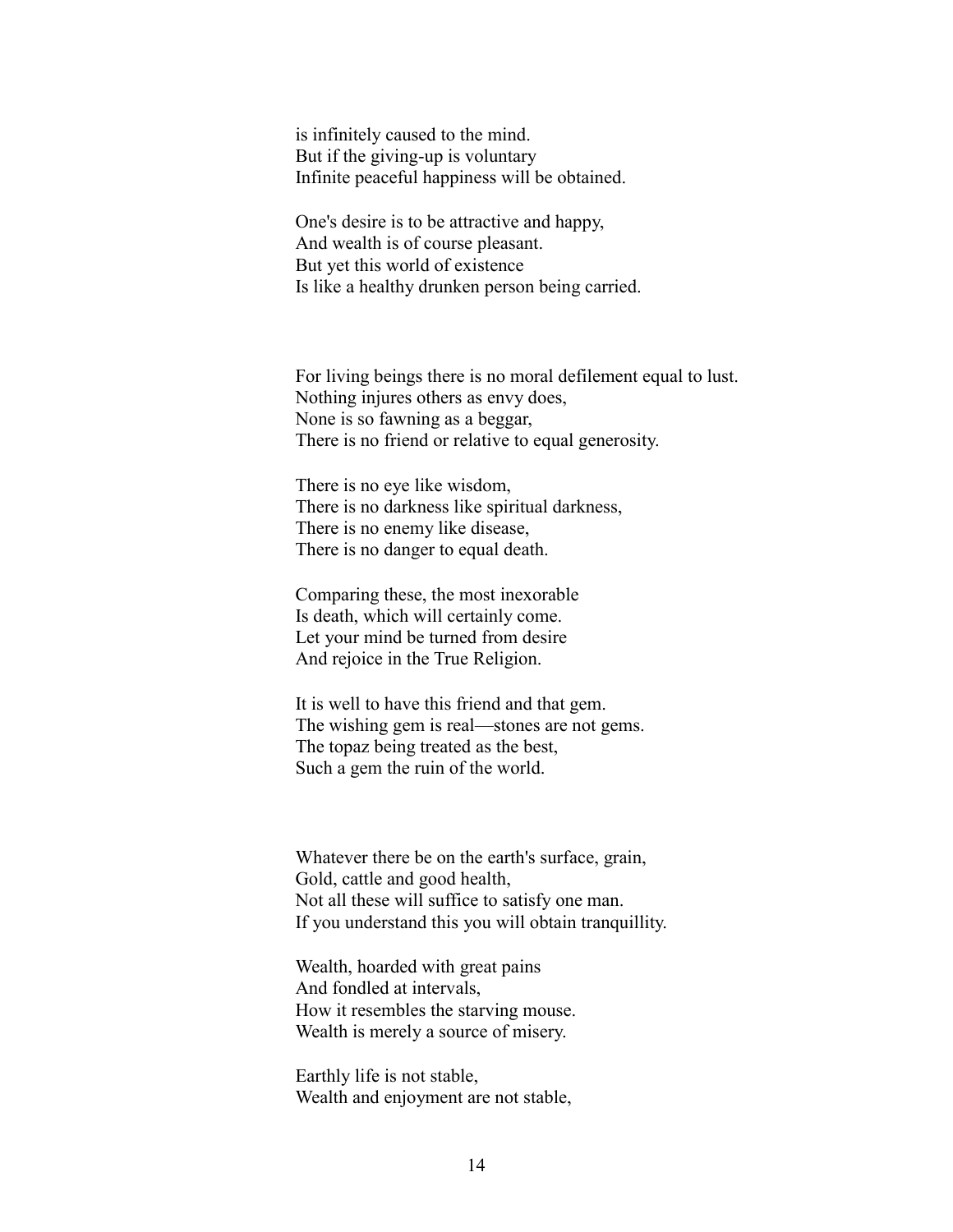Wife and child are not abiding, Trust in religion and reputation.

A king is not satisfied with great riches, A clever man is insatiable for elegant sayings, The ocean is never sated with water, The world has never enough of the sight of beauty, Fire is not to be satisfied with wood, Nor (is it possible) to satisfy a child's desires.

Moral conduct, self-restraint, And the control of the mind— Whoever bears these earnestly in mind And remains so, then what more does he need?

If you remain utterly contented You are far from the plane of the evil man. Pleasures which are bound by the ties of carnal desire Beget trouble at every step.

This so-called body, full of faults, Has however one great moral quality. Whatever it encounters in this temporal life Its movements the steersman.

The forest elephant is powerful although he lives on grass. The serpent, although he lives on air, is not lean. The ascetics who have only a little grass and fruit are not of the past. Thus, modesty and contentment are the only objects of attainment.

Where is the solitary retreat where there is not Vegetation and dustless water? The moon is the public light. What is the use of property?

The surest possession is real contentment. It is not difficult to earn your livelihood, whatever it may be. Places where there are grass, leaves and water. There is no place where these are not.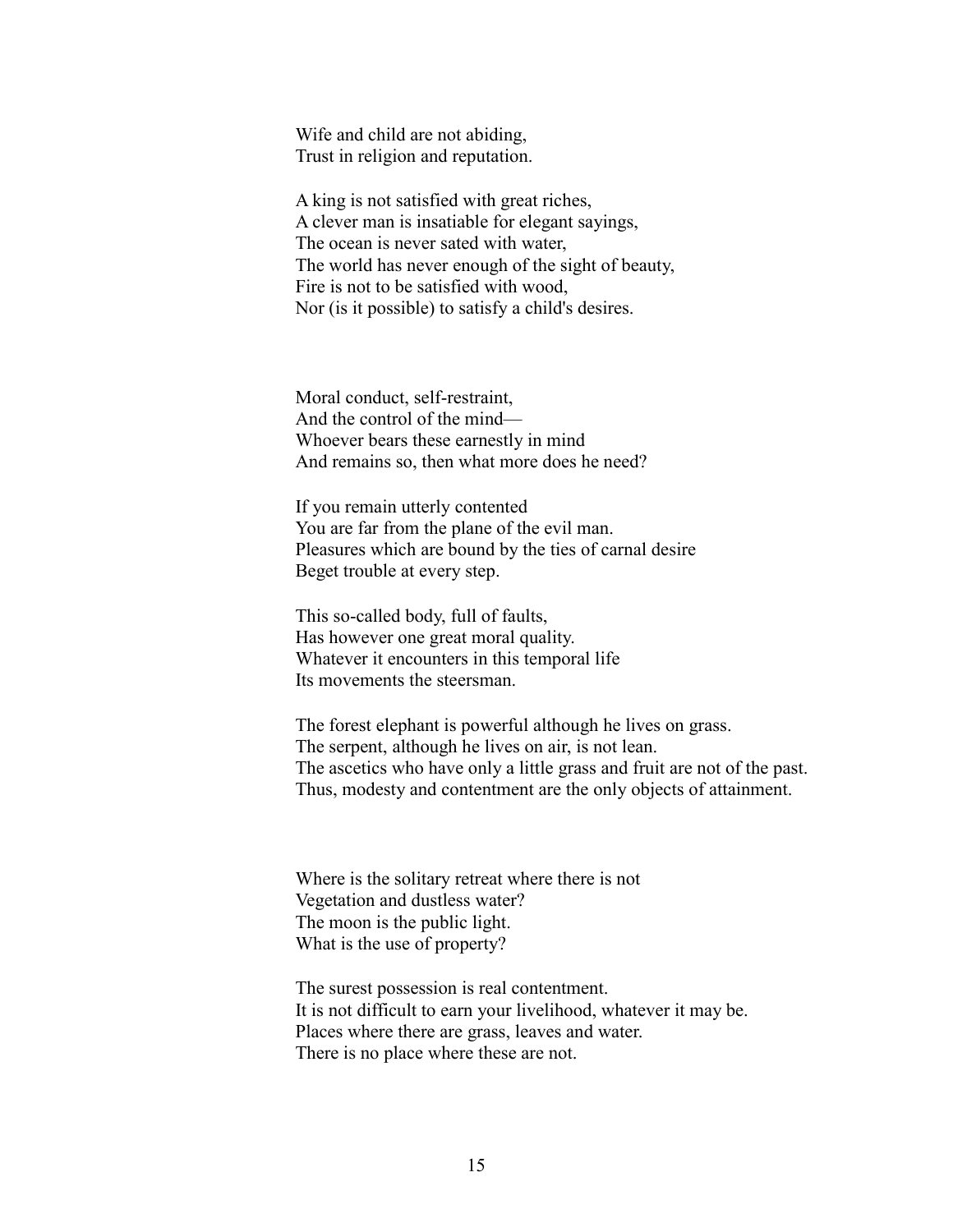The tiger is chief of the forest and the elephant is leader. Make of the grass your seat and your garments of tree-bark, And have the fruit of the trees for food. The evil society of poor relations is not life.

The man who, either in a good or bad (reason), Adapts himself somehow to what he has And continues to keep his body, What is the attraction of wealth to him?

With the price of great good actions The ship of your body has been bought. So long as it is not wrecked, Strive to cross the ocean of human misery.

For so long as the moon of pleasant times is waxing, And so long as Death, the planet Saturn, does not find you, So long live chastely And let your actions be right actions.

When your eyes are fixed in unconsciousness And you have come to your last breath through constant hiccoughing, As one led in the dark to a great precipice, Of what assistance can child and wife be then?

He who yearns in pity, whose passions are controlled, who rejoices in contentment, Who is passionless, rejoices at the general happiness, lives in the woods, eats fallen fruits, Wears bark on his emaciated body, cries 'victor, victor' in the sweetest fashion At Benares triumphed over the power of death, will yet have to discard this mortal body. Salvation is not in believing in religious books, nor yet in freedom from bodily suffering.

If the thoughts are controlled by wisdom Then salvation is very near. To get rid of the contamination of moral faults What is the use of shaving your head?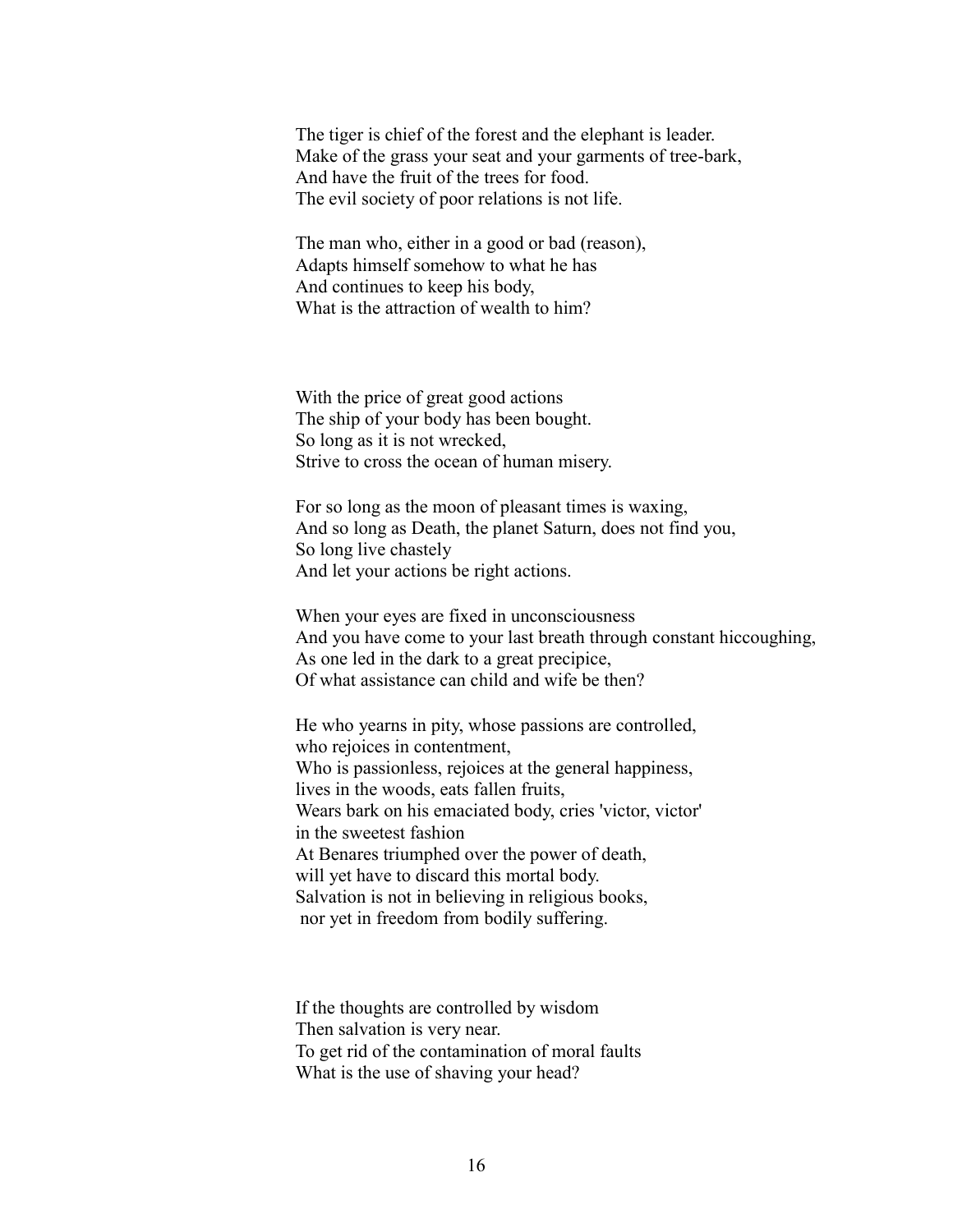To him who has no covering for his mind What is the use of a cotton robe? He whose mind is imbued with compassion for all sentient beings, That is salvation and divine wisdom. Ashes and long hair do not constitute the religious robe.

He who is subdued in the prime of life I know for a really subdued person. If all the senses were completely exhausted How could he possibly not be subdued?

Over friends and kindred in the burning place There comes a change when the smoke has dispersed. As regards that which accompanies you, If you are convinced that it is your own works, then practise acts of virtue.

Wealth, acquired through great misery Or by acts contrary to religion, Or by bending before your enemy, Such wealth is not proper wealth.

The holy man who is very firm in his longing to act nobly Is always miserable through the fear of being decried in society. But the shameless man who spreads the root of perverse conduct, And does not discriminate between the proper and improper is happier on the whole.

He who has not the sense to distinguish between the proper and improper, Who has abandoned all heed and vows, Who only wishes to be filled with good food, What difference is there between a rich man of this kind and the beasts?

The great source of virtues, both visible and invisible, is knowledge. Therefore, if you are striving to procure them. Take hold of wisdom in its entirety.

A hero is born among a hundred, A clever man is found among a thousand, But the wise hero in a hundred thousand May be born in a thousand.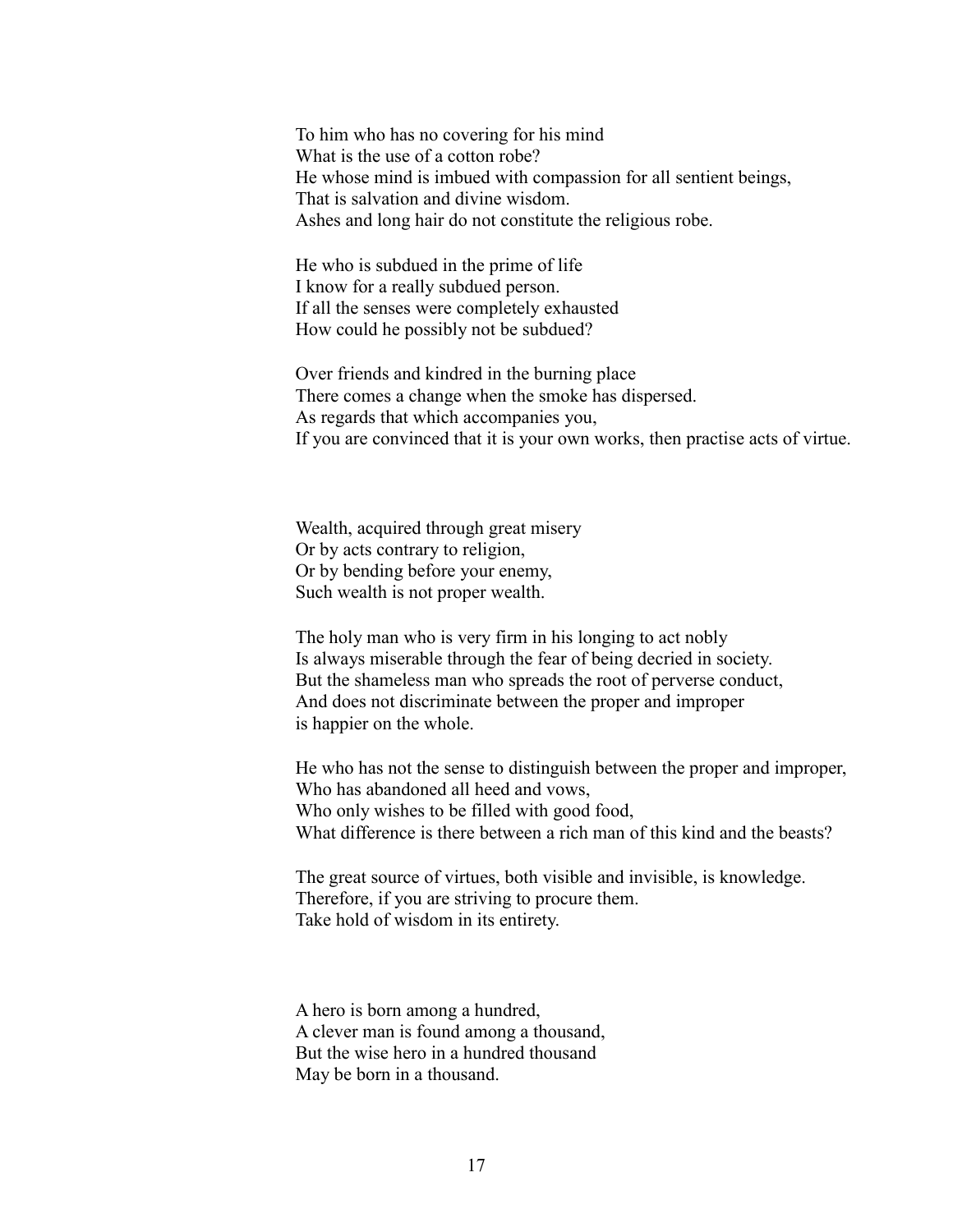By the wise all sciences will be studied even when they are past middle age. Although there may be no results in this life It will become easier for them to obtain such in another life.

Even when white-haired and wrinkled Learning from others should be treasured. Wherever the man of much learning may go He will not obtain the aggregate.

A king and an accomplished man— These two are not alike. A king is esteemed in his own country, An accomplished man is esteemed everywhere.

Although the accomplished man have faults Philosophers will not grieve. Although the moon may become spotted The firm look at it with pleasure.

There is no bodily ornament like accomplishments, There is no misery like mental worry, There is no protection for the body like patience, There is no relative to equal charity.

Although the holy man may live far away His virtues act as a messenger. Through sniffing the perfume of the kitaka (flower) The bees are attracted themselves.

If you are persevering in virtue What is the use of your haughty attitude? The cow which has no milk, Even if a bell be attached to it, will not be purchased.

Our existence is short but science is of many kinds. We may estimate life but we do not know how it will be. So, like the swan which separates milk from water, Devote yourself to whatever you undertake.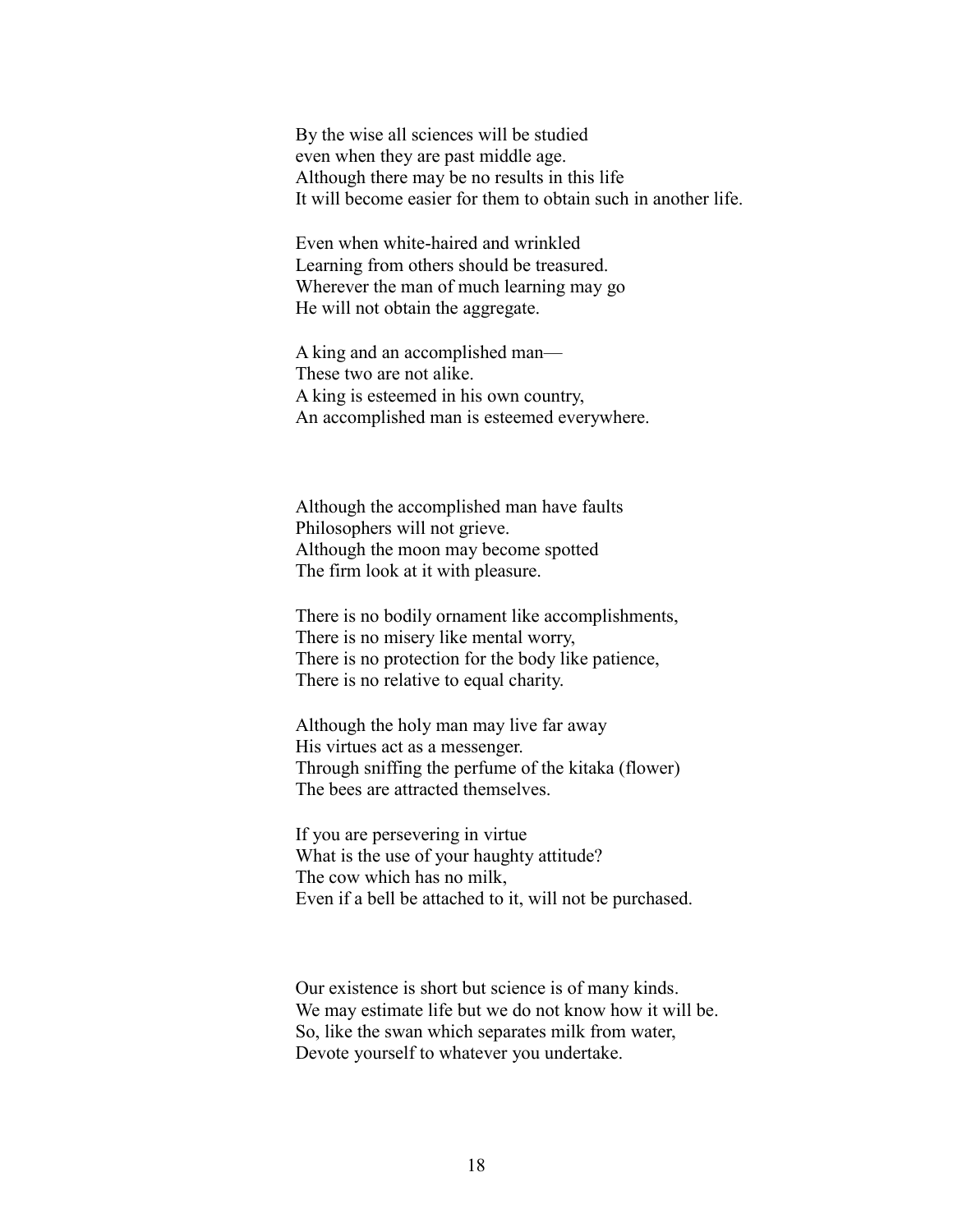Although many large stars are gleaming And the moon too shines as an ornament of the earth, yet Whenever the sun sets it becomes night. Except for the sun there is no meaning attached (to) 'east' and 'west'.

On whatever it shines Darkness is dispelled and light produced. The shining of the sun being supreme What is there in the shining of the other?

The man who accomplishes one single act thoroughly Excels all sentient beings—what need for many? As the moon, when full, lights the earth's surface— A great multitude of stars have not this power.

The growth of moral virtue depends on one's self. Property depends on previous merit. Why blame anybody for this?

Moral virtues are to be obtained by making an effort, And as this effort rests with yourself, To say that others possess moral virtues— Who could endure to lead such a life?

Of those who understand the meaning of the scriptures There are many even among the crippled. It is a matter for rejoicing to find the sharp-pointed sword by which the enemy is conquered.

Rich men are to be found even among the barbarians And there are many heroes among the beasts, But holy men who can explain the various truths are the rarest of all.

There are not sandalwood (trees) on all hills, Nor does one get pearls from all elephants. The learned who can explain the meaning of the Real Are not to be found everywhere.

Real Truth is a virtue to the talented But a harmful thing to those without talent.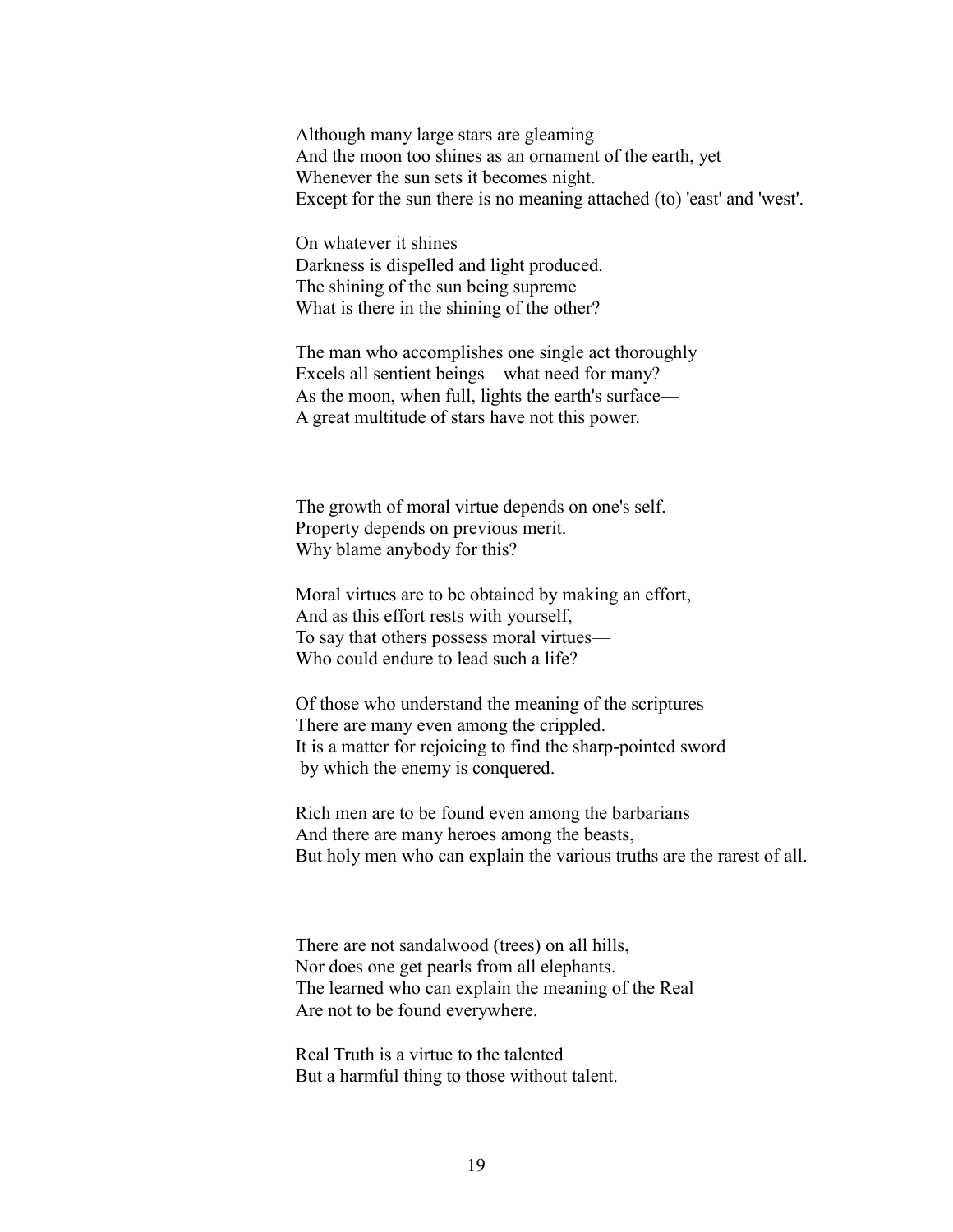The water of the river is very free from impurity; But, entering the ocean, it becomes undrinkable.

The cultured delight in culture: The uncultured find no pleasure in it. The bee is attracted from the forest by the lotus. The frogs, although living together, are not thus.

The fame of the sagacious Increases among the sagacious themselves, As valuables among experts And heroes in battle.

The swan does not look well in an assemblage of hawks, Nor the horse among the donkeys, Nor the lion among the foxes, Nor the clever man among fools.

That which is placed on their heads by the great May be considered a standard by the vulgar. As the 'chorten' to which the learned prostrate Is used as a seat by the crows.

Though possessing it themselves unproclaimed While others have it in small measure, Holy men delight in such moral virtue. How remarkable is such conduct!

The virtues of the omniscient Are comprehended only by the omniscient. The exact weight of the earth Is known only to Ta-ye.

If people mutually advertise each others' virtues, Even he who possesses none will acquire them. But he who proclaims his own virtues, Even were he Indra, would not be respected.

There where the possession of learning is not respected Why should the learned man go?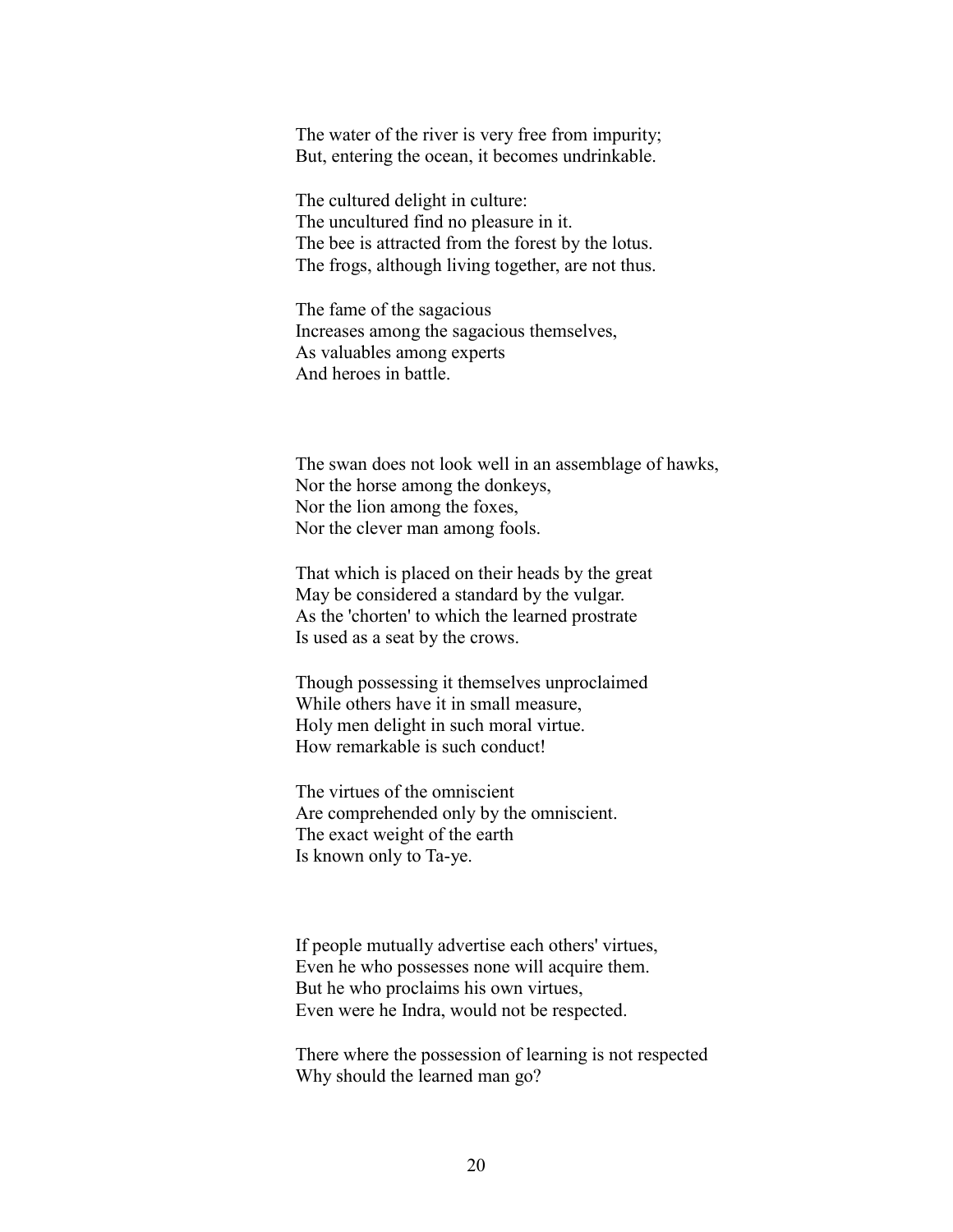In the city of the naked Jainas What would the washerman do?

Alas, this stupid world Has not obtained personal independence, But following the doings of others Is lost in the vessel of the unobstructed.

Of the two, the buffoon and the clever man, To the fool the laughter-maker is superior. The buffoon acquires wealth But the learned man goes empty-handed.

By means of various records of profitable meaning The sage passes his time. The indigence abandoning religion May be acquired even in sleeping.

He who in an assembly of many persons Makes no effort to obtain the virtues of the holy, What is the profit in such a one being born who is driven away by his own mother's pains?

The way of the wise man is knowledge, The way of the cuckoo is a sweet note, The way of the ascetic is patience, The way of a woman is perversity.

Astronomy itself and doctrinal principles, The Eagle-spell and the repeating of spells, (Of these) the essential meaning should be seized. Do not analyse the sound (of the words).

Knowledge contained in books And wealth procured from others, When the time for needing them arrives, Are neither knowledge nor wealth.

The accomplishments of the teacher of the arts Are but accomplishments for earning a living,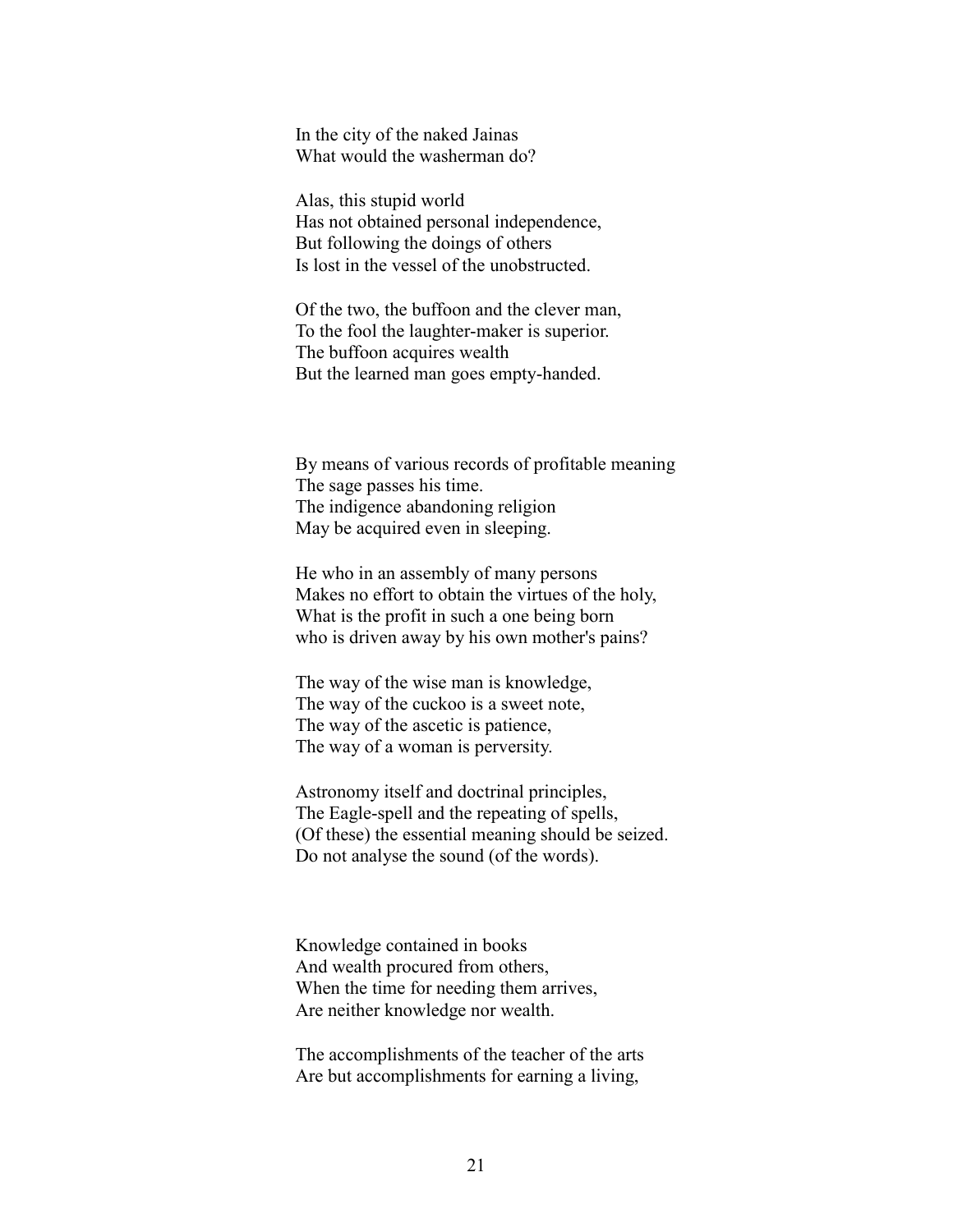But the study of the termination of earthly incarnation Why should that not be *the* accomplishment?

To no man without scrutiny Should sound advice be given. See, how for only giving a place to a monkey The man was made homeless.

Some devote themselves to speech, Some gain their object without speaking. The reed-flower has no fruit, The walnut has both flower and fruit.

The fruit of the kataka tree Clears all water, But, if its name only be mentioned, This does not cause the mud in the water to subside.

Although a man may be learned in written works, Yet if he does not apply (what he knows) (He resembles) the blind man who even with a lamp in his hand cannot see the road.

Like the moon which waxes and wanes, In having recourse to the holy or impious A little virtue may be increased Or vast accomplishments may be decreased.

It is easier to have a clever man for one's enemy Than to be friends with the stupid. (As in the stories of) the protection of the Brahmin by a thief And of the monkey who squeezed the king's eyes.

The clever, the disciplined, The contented and the truth-tellers, It is better for such to die Than (to serve) the kingdom of the evil.

(As regards) a snake's venom and that of an evil man, An evil man is more venomons than a snake,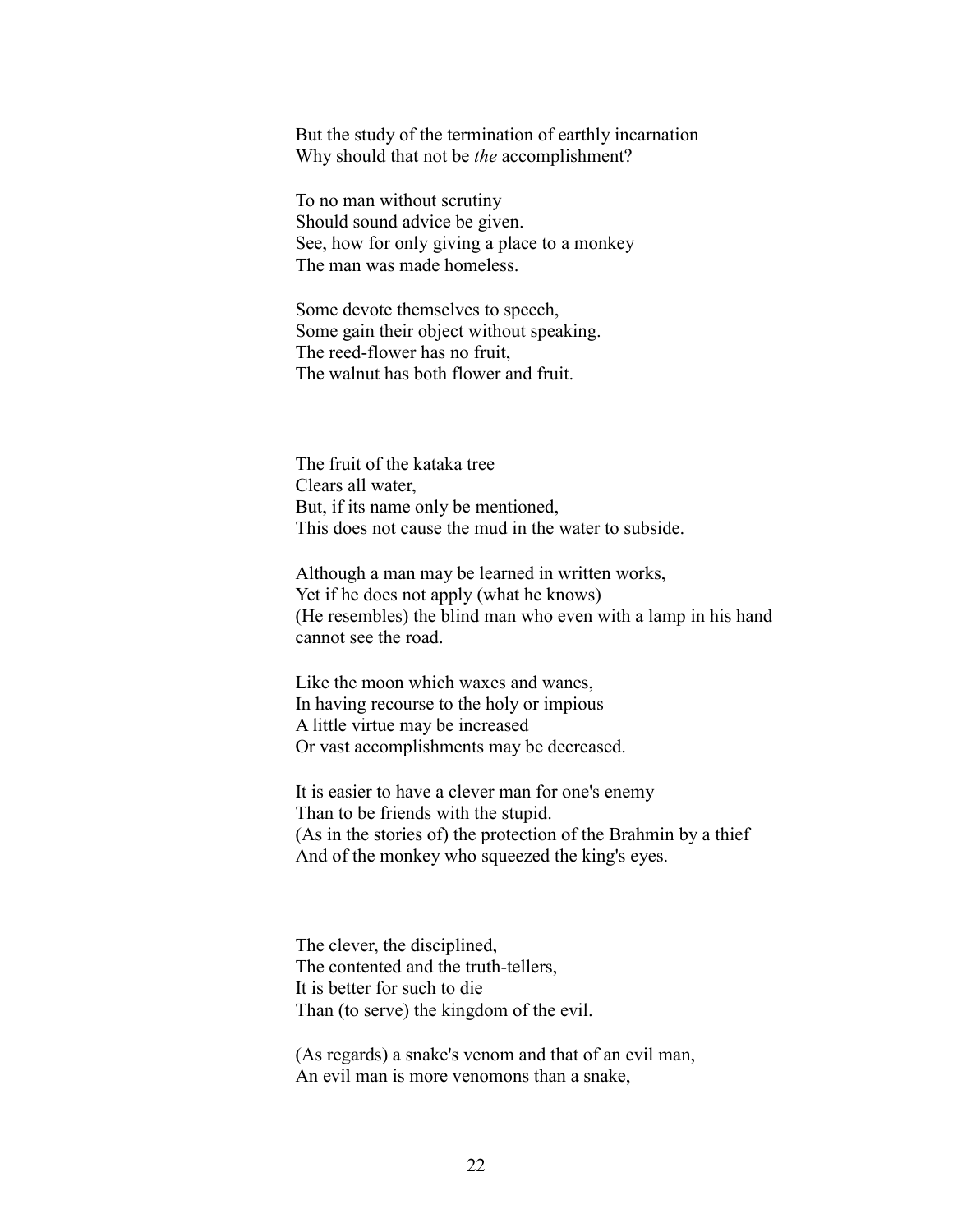For the snake's venom may be overeome by drugs and spells But what can soothe the venom of an evil man?

Although the evil may be benefited by a hundred talents Yet, even when happy, they use abusive language. He who is well educated is firm. Although poor as a faqir he will not abandon virtue.

The naturally evil man Is like the weighing scales— A little thing sends him up And a little thing sends him down.

Although smeared with sandalwood, musk and camphor The natural strong smell of garlic is not driven out. Although many texts may be well studied One does not drive out the natural evil in one's disposition.

There are no lotuses on the face of a holy man's son, Nor do horns grow on the heads of prostitutes' sons. But in so far as there was perversion in the act In so far is that the essential characteristic of the bastard.

The word which is uttered is one thing And different from the thought in the mind. Alas, then, for the crooked-minded! Who can change this natural disposition?

He assiduously retains his vices And ever discards the moral virtues. In retaining vice and discarding virtue The evil man resembles a strainer.

He who has been refuted by an evil man Loses confidence even in the holy. When a child's mouth has been scalded by milk He will drink curds only after blowing on them.

Seeing the stars' reflection on the lake by night, The swan is disappointed in taking them for lotus shoots, So that even when he sees the real lotus shoot by day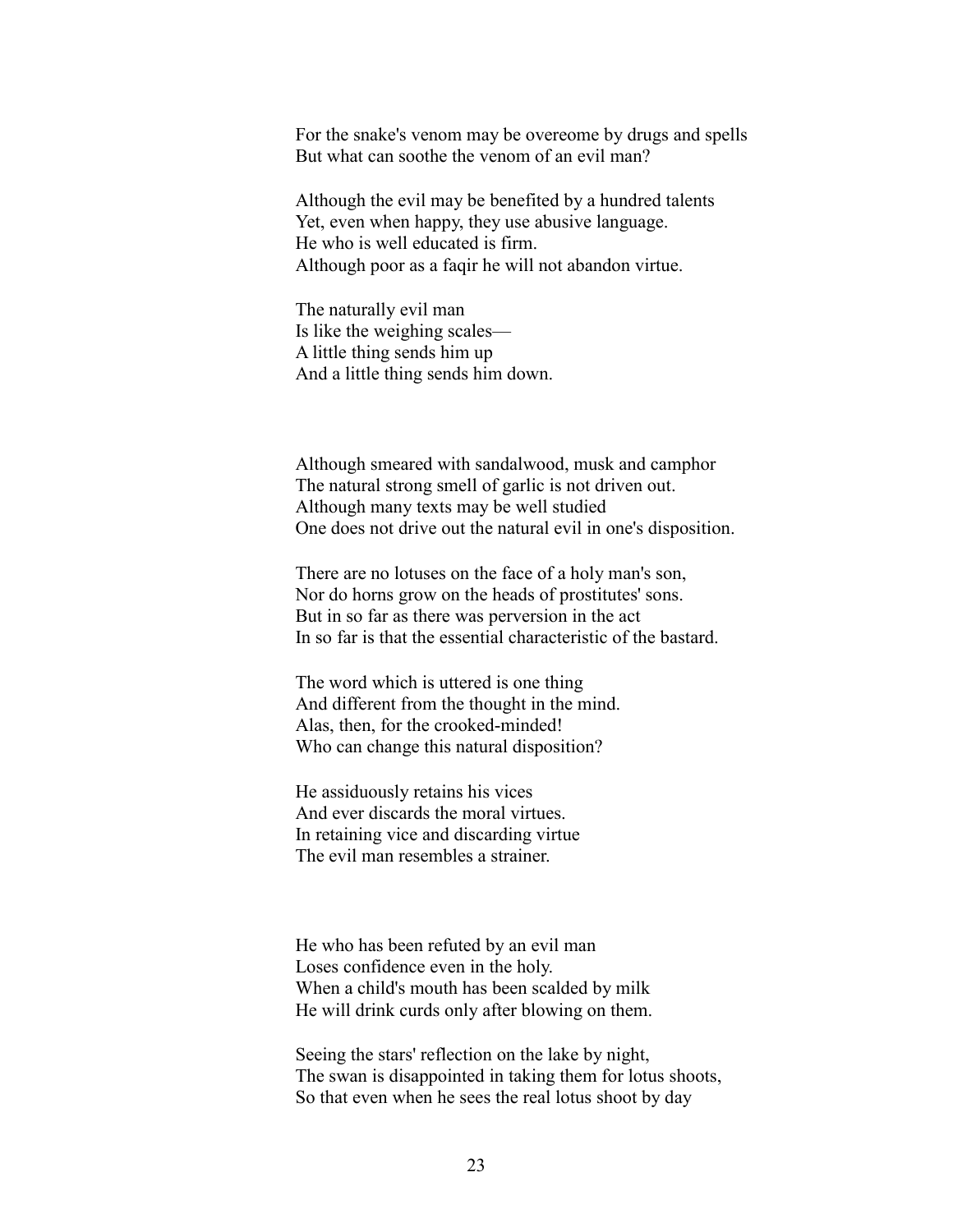he will not eat it. When once refuted by a liar one will doubt even the truthful.

A woman's appetite is twice, Her deceitfulness four times, Her shame six times, And her passions eight times—so it is said.

Not by gifts nor by attentions, Not by worship nor by veneration, Not by association nor by assiduity— By none of these is a woman to be resisted.

When he was carried off by the King of the Birds The White Lotus Serpent God said: "He who tells secrets to women "His life is lost there and then."

One's object and religion are completely destroyed, They create an obstacle in the attainment of salvation, They become the cause of all mischief. Rather therefore avoid other men's womenfolk.

If even one written verse Is given by a Lama to his pupil, The gift given would be supreme. Such a thing is not on earth.

All worldly pleasures should be abandoned, But, if you are unable to abandon them, Then cling to the holy. That is the cure for it.

All desires should be abandoned, But, if you cannot abandon them, Let your desire be for salvation. That is the cure for it.

The unhelpful relative is like a stranger, But he who helps, even if he be an outsider, is a relative.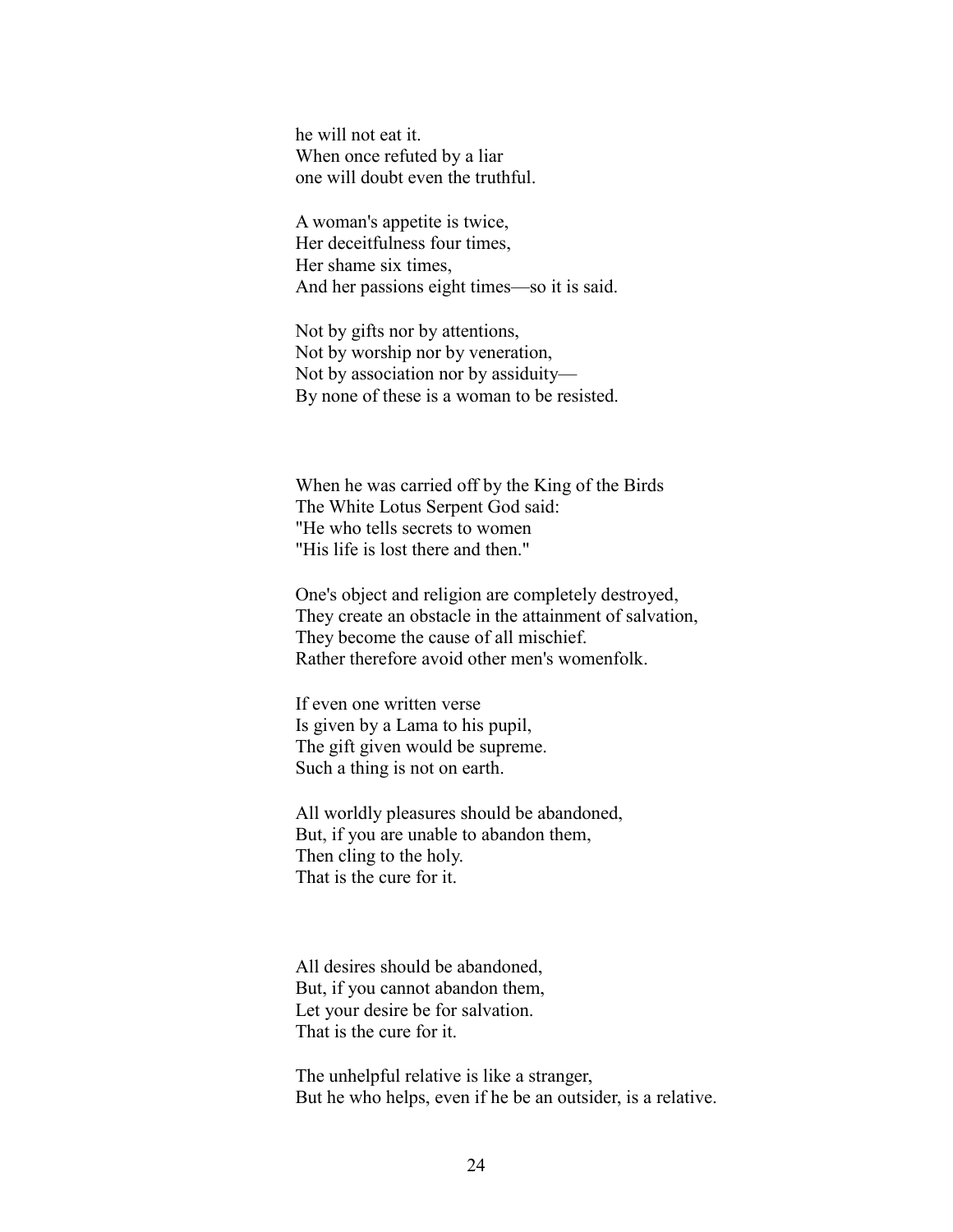Like the body and its diseases which are with us And the beneficial medicine of solitude.

If you hold, with assiduity, A pot half full of water On your head; so also if respected The evil man becomes excited.

Whatever may be agreeable to your mind, Although it be far away is yet near. That which is not kept firmly in mind, Although by your side is yet afar off.

Though we may live in the society of the impious There is no intimacy like the water and the lotus. The holy may ever live far apart, Yet they rejoice like the moon and the water-lily.

If you are ever desirous of friendship Then do not do these three: Laying wagers, money transactions, And speaking privily with women.

When milk is got from a horn, When the reed-flower drops honey, Then, when a woman is true, The lotus will grow in dry ground.

A man possessed of very little moral merit, Even should he obtain abundance, knows not how to enjoy it, Like a dog on a lake of snow Which, when thirsty, licks with its tongue.

Those who do work in this world Would not properly carry provisions for the journey without payment; But beggars and the poor, without its being evident. Have a hundredfold profit in the future.

As we have to go, leaving wealth behind, Therefore men give alms.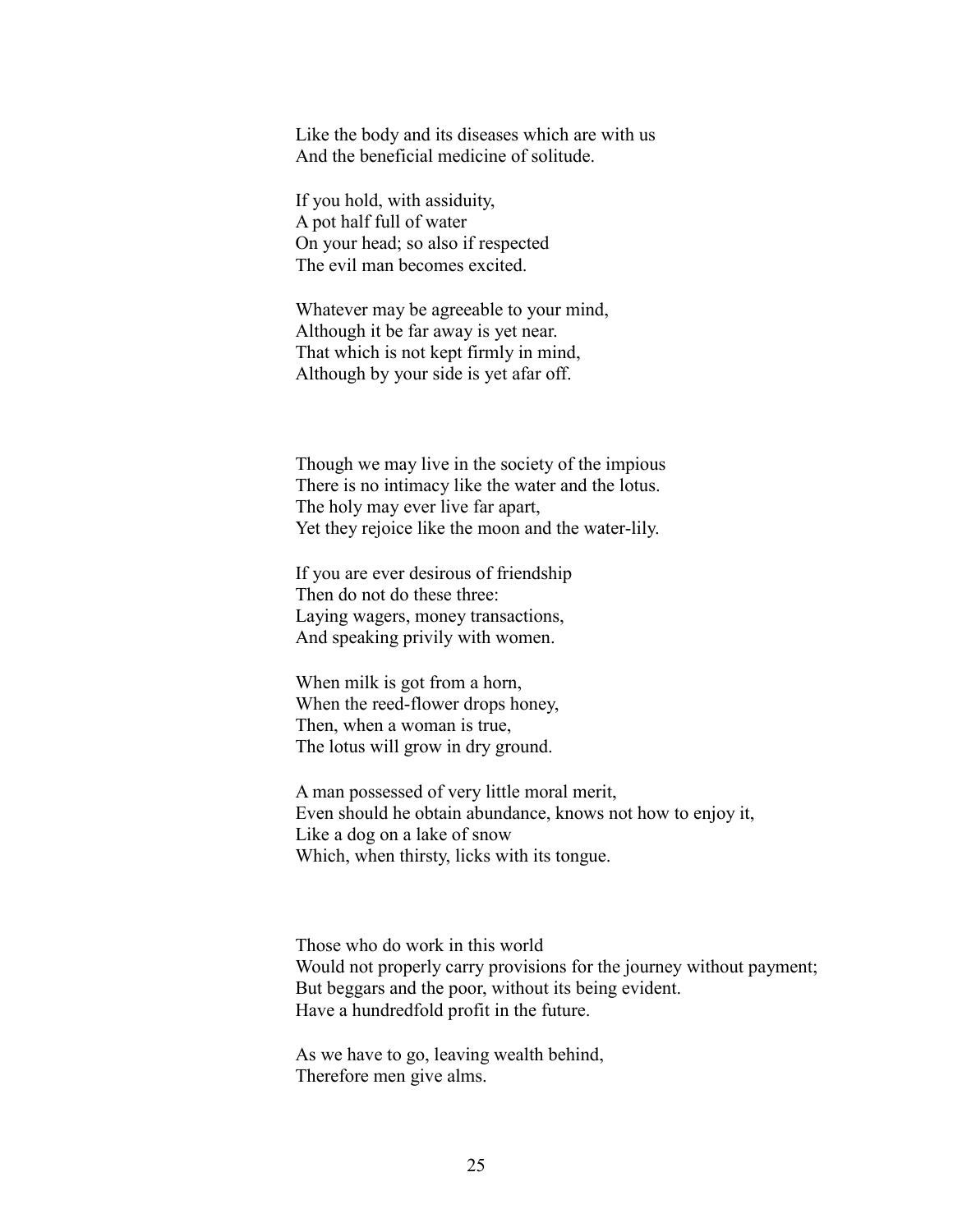As, even if you die your property is not lost, Realize that giving alms is like (the going) of a miser.

Hesitating to impoverish themselves by charity, The miserly do not give alms. But this being the real danger The learned man distributes his wealth.

From your food, why not give about half to the beggars? The desire and the reward which charity brings Will be obtained at some time.

Although you may get no results from your actions, still do not be grieved, For you can still give alms from what you possess. Leaves, flowers, fruit, water and medicines, All these can ultimately be rendered inimitable by the power of mental dedication.

(As regards wealth) which is devoid of charity and enjoyment, To be the owner of such wealth is to err. For although it is your own property Why are you not the owner?

Further, this is the place for action, The beyond is the place for results. Whatever may be done here, That same will certainly be enjoyed there.

The wealth, rank, beauty and health of others, Why be grieved in seeing these here? If you desire these, is not the getting of the fruits of work from the seed of virtuous action applicable to you too?

If you have possessions and do not distribute them, What is the use of keeping them by you? The fruit of the kimpaka May grow, but what is its use in hunger?

Whoever gives alms which do not harm others— His various pleasures will neither be carried away by water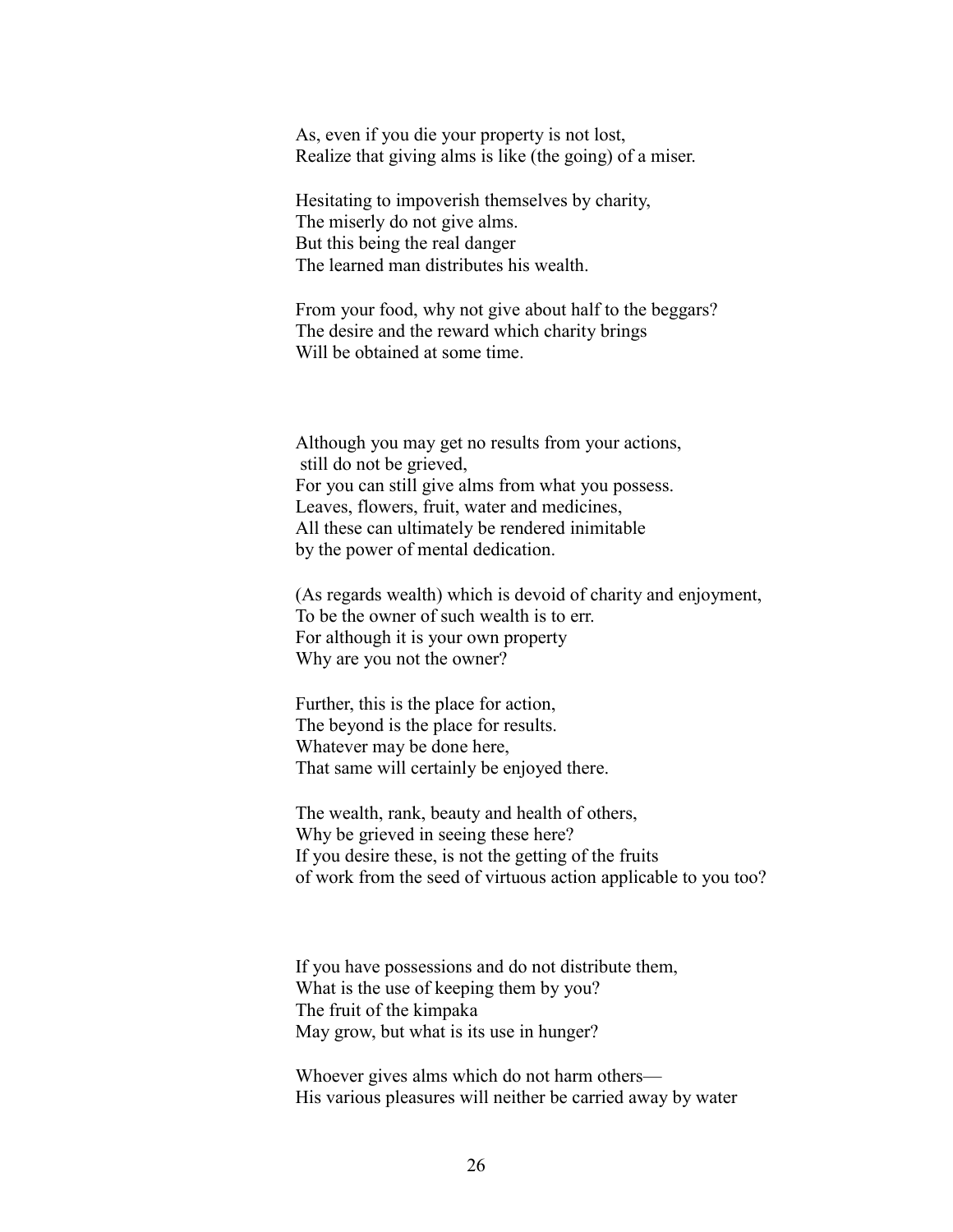Nor burned by fire nor stolen by thieves. Such possessions will never be utterly destroyed.

He who does not try a remedy for the disease of Hell, When he reaches the place where there is no medicine What will he do—he and his disease?

Holy men are seized by the snake of words which comes from the pit of savage men. As a means of allaying this poison Drink the medicine of wisdom and patience.

Although you may kill all your life long You will not exhaust your enemies. But if your own anger be slain, That is to slay the real enemy.

The mighty are not amenable to reform, Therefore why exercise patience? With, those who are disciplined and peaceful in conduct What necessity is there for patience?

If you are merely angry owing to an injury, Then why not be angry with anger which obviously destroys religious aims and salvation?

He who, having seen the excellence of others, Is afflicted by disturbance in his own mind, Will not gain even a little of the Truth. Such a being destroys his own merit.

Let all hear this moral maxim, And having heard it keep it well: Whatever is not pleasing to yourself Do not that unto others.

As regards the leaving of this mortal life, Who is not clever in knowing and speaking about it? But when it comes to practising (what they preach) (Those who do) would be considered wise among the sages.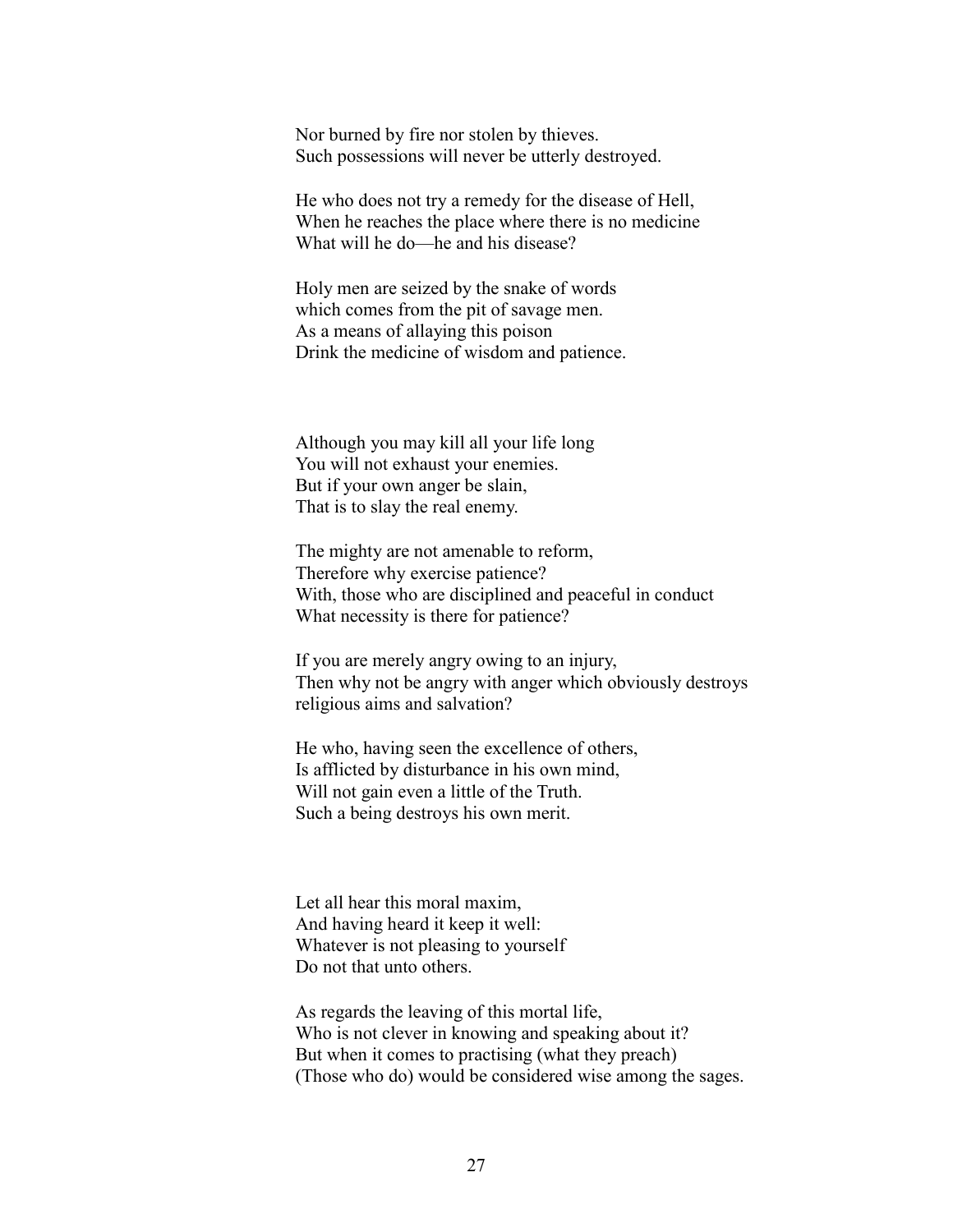Property is unstable, and youth perishes in a moment. Life is like being ever in the grinning fangs of Death. Yet delaying to obtain release from this world. Alas, the conduct of mankind is very surprising!

He who has a good intellect but is lazy, Such a being will not become exalted. He is like a youthful writer Who makes his calculations in the dust.

If all these human beings Could perceive the God of Death on their heads, Even in food there would be no flavour. What need to mention other things?

The God of Death does not wait to ask whether Your works are completed or not. Therefore do to-morrow's work to-day, And the evening's work in the morning.

So long as you are healthy and produce a harvest Which is not ruined by the great hail of disease, And so long as your intellect is in your work, All this is the time for heeding religious doctrines.

What are wreaths of flowers to donkeys and cattle? What is delicate food to quadrupeds and pigs? Light to the blind or songs to the deaf? Of what use is religious doctrine to fools?

So long as one is not ambitious For so long will one's accomplishments be great. If great ambition be entertained in the mind How can moral attainments be controlled?

So long as a man does not beg, even when the time comes, For so long is he a glorious ascetic. Brave, clever, of high rank and Manly are the terms used (of a man until he begs).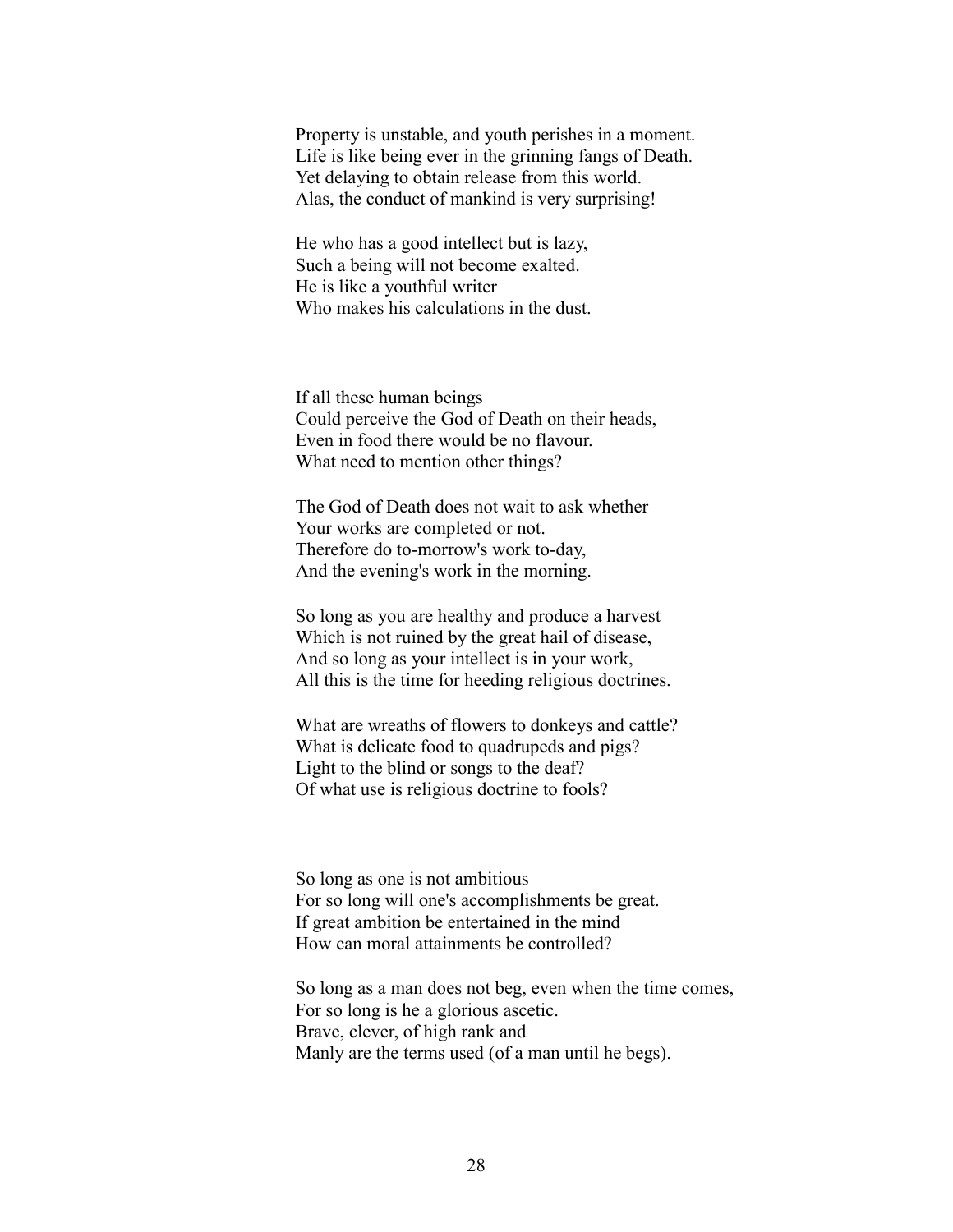The first inventor of anything, How very wonderful he is! The water-mill having been made, Can be managed even by a girl.

A sage's son may suitably die soon, And a king's son suitably live for a long time. For the hunter's son life and death are equally unsuitable, and for the saint's son equally convenient.

Then let that which exists in the beginning For the purpose of increasing man's understanding, Let the elegant classics be expounded by the man who understands the doctrines.

Words of the nature of elegant sayings Should be collected as far as convenient. For the temporary but supreme gift of words Any price will be paid.

The student of science, the hero, And every beautifully formed woman, Wherever they go Acquire great fame, there and then.

A scientist and a king Are not to be compared in any way. The king is esteemed in his own country. The wise man is esteemed wherever he goes.

He who is handsome, youthful, accomplished, And born of high caste, yet, Like the flower of the violet-lac tree, Does not look well when separated from his caste.

He who has a body but is devoid of learning, Even though of good birth, what use is he? In the world reverence (proceeds) from learning. From lack of learning comes destruction.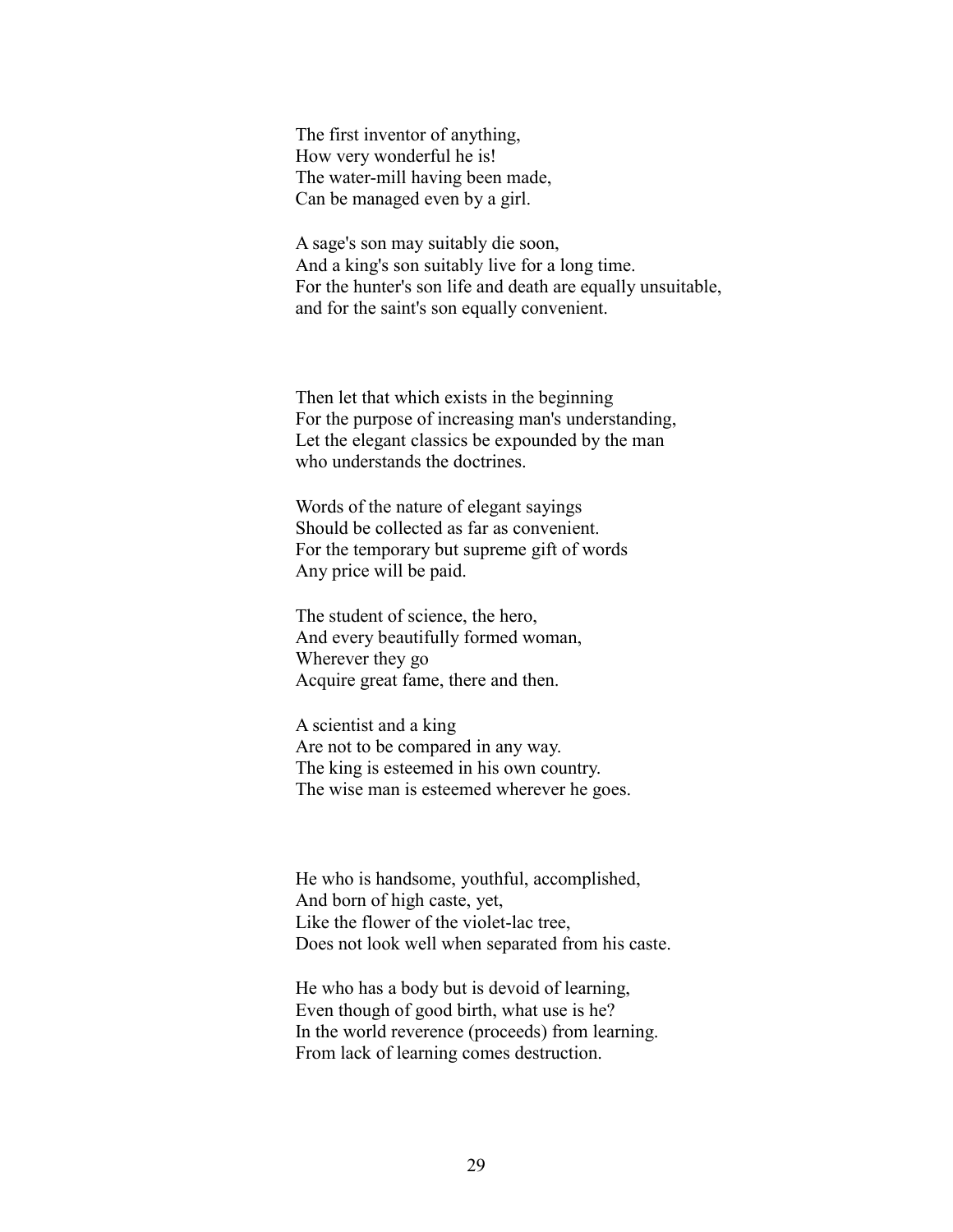If you desire ease, forsake learning. If you desire learning, forsake ease. How can the man at his ease acquire knowledge, And how can the earnest student enjoy ease?

He who is no friend of knowledge Will always be in misery He who is a friend of knowledge Will always obtain happiness.

What country is foreign to a sage? Who is hostile to a pleasant speaker? What load is heavy to a man in his own home? What distance is long to the energetic?

Since he who gives has friends, The summit of the king of mountains is not too high, The earth's profundities are not too deep, And even when sundered by the ocean it is not beyond (his abilities).

The superior man who has learned from books, And has not studied from many standpoints, Resembles a pregnant girl of loose morals. He does not look well in an assemblage.

He who scorns the spiritual teacher, who has given him even a single letter, Will pass through a hundred dog-incarnations And be reborn of low caste.

To whomsoever a single letter Is given by a Lama as to a pupil, Whatever he may hand over, there does not exist sufficient wealth on the earth's surface to repay this.

He who brings one up, he who imparts elegance, He who imparts science, He who feeds one and gives fearlessness, These five are declared to be like fathers.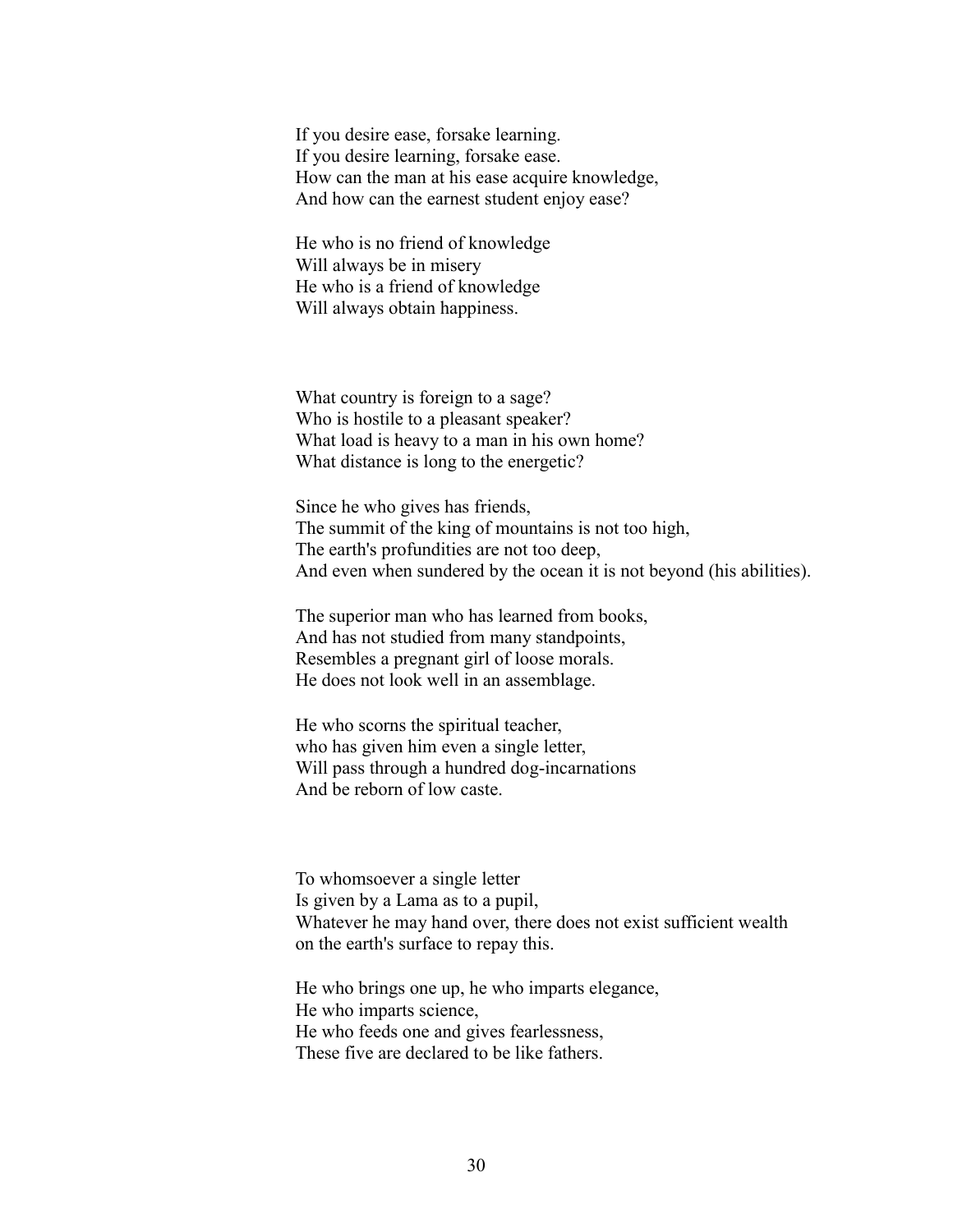The wife of a king or of a minister, Likewise the wife of a friend, A brother's wife, and one's own mother, These five are declared to be like mothers.

Counseling fools Excites but does not pacify them. He who pours out milk for a snake Is only increasing its venom.

The fool, who is really a two-footed brute, Should be specially avoided, For, like the unseen thorn, The pain of his words hurts.

If a fool sees a fool He is more refreshed by this than by sandalwood. If he sees an earned man He regards him as a parricide.

(As regards) benefiting the evil, Whatever you may do they are not grateful; But if you do even a small service to a holy man, For this he is yours to command for life.

All the doings of fools are like ripples on water quickly effaced. (The doings of) a holy man are like a carving on stone. They may be small but they are permanent.

Though the evil man may speak sweetly, Yet he is not to be trusted. The peacock has a sweet note, But for food it eats powerful poison.

Alas, the evil man and Mucous are really alike. By mildness they are excited And by roughness they are soothed.

An evil man, gold, a drum, A wild horse, women and cloth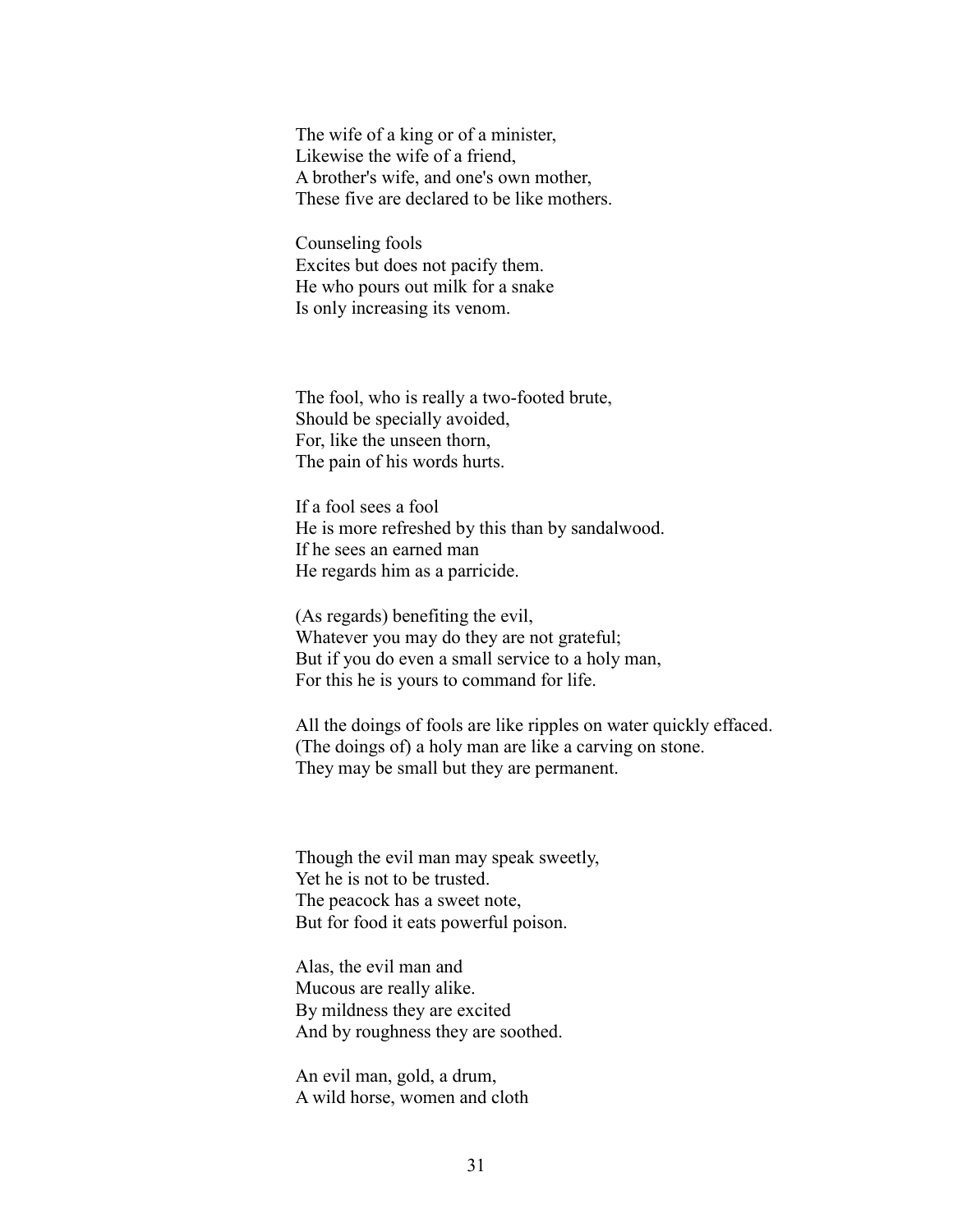Are controlled by beating. These are not vessels for elegant doings.

Association with the evil man is unbecoming,. Whether he be pleasant or obnoxious. As with a dog—it is unbecoming whether you play With him or let him lick you.

Wildness is worse than a serpent. A serpent's venom can be assuaged by drugs and spells, Wildness is not to be assuaged by anything.

The sins of the unruly Leave their mark on the temperament. Whosoever mixes with the unruly Becomes even more unruly than they.

Even without noticing his father's conduct The son imitates him. From the kitaka tree One does not get the kurura fruit.

If my father, mother, own brother And wife imitate me In whatever sin I commit, It is as if they had committed it.

This earth, the mighty ocean And the mountains are not a burden, But he who is ungrateful Is indeed a heavy burden.

He who stays in the society of those of good moral behaviour Rejoices to benefit all evil spirits. Although Yama is the destroyer, Yet wise men praise him very much.

In the society of the clever, the disciplined, The contented, and the truthful, Imprisonment is a superior state. The sovereignty of the unruly is not thus.